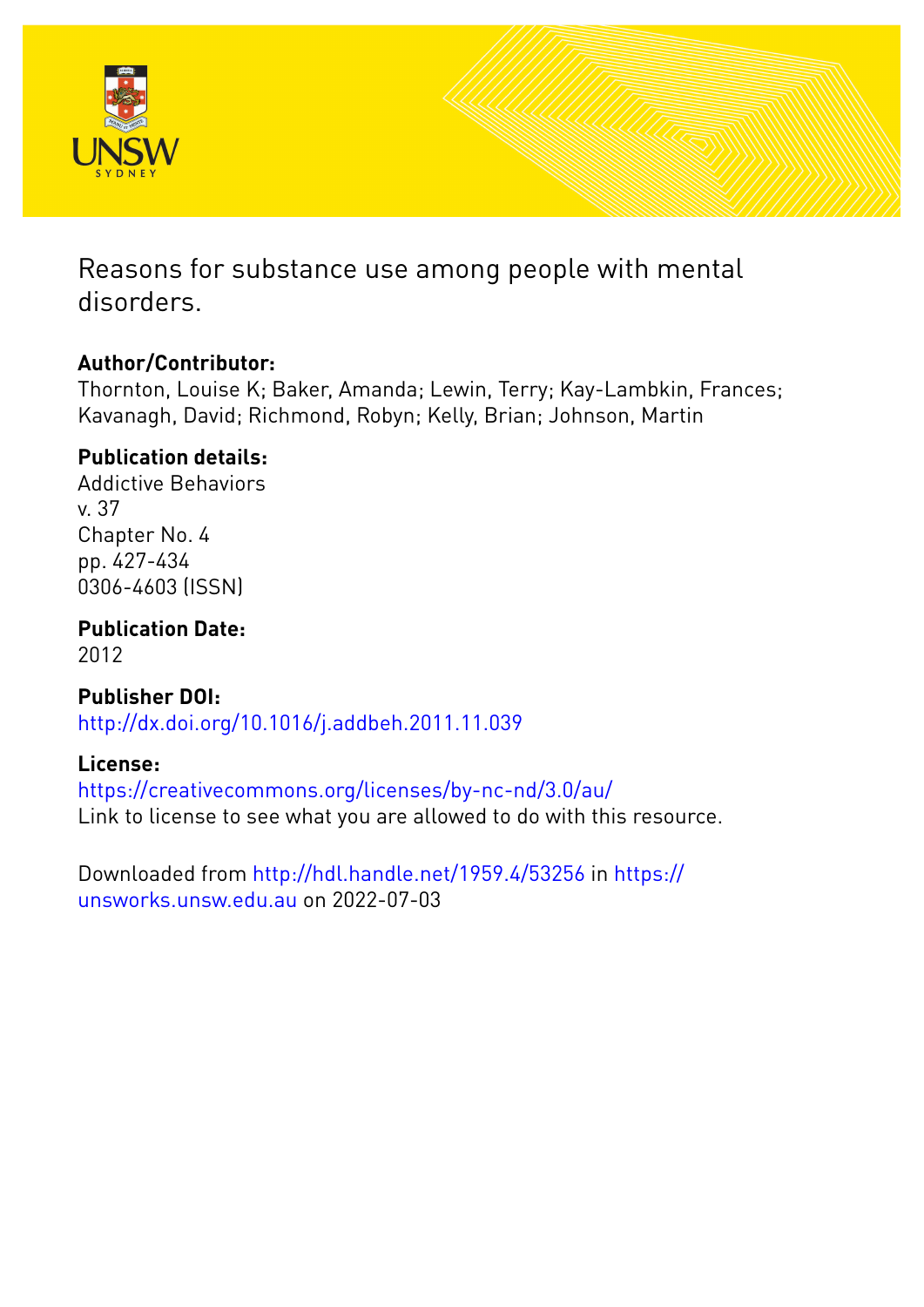## REASONS FOR SUBSTANCE USE AMONG PEOPLE WITH MENTAL

## DISORDERS

Ms Louise K. Thornton<sup>a</sup>, Prof Amanda L. Baker<sup>a</sup>, Mr Terry J. Lewin<sup>a</sup>, Dr Frances J.

Kay-Lambkin<sup>ab</sup>, Prof David Kavanagh<sup>c</sup>, Prof Robyn Richmond<sup>d</sup>, Prof Brian Kelly<sup>a</sup>,

Dr Martin P. Johnson<sup>e</sup>

*<sup>a</sup> Centre for Brain and Mental Health Research (CBMHR)*, *Faculty of Health, University of Newcastle, Callaghan, NSW 2308, Australia. <sup>b</sup> National Drug and Alcohol Research Centre, University of New South Wales, Sydney, NSW 2052 Australia. c School of Psychology and Counselling, Queensland University of Technology, Brisbane, QLD, Australia. <sup>d</sup> School of Public Health and Community Medicine, University of New South Wales, Sydney, NSW 2052 Australia. e School of Psychology, Faculty of Science and IT, University of Newcastle, Callaghan, NSW 2308, Australia.*

> For submission to Addictive Behaviours 11-10-2011

> > Word count: 4,815.

Correspondence: Louise K Thornton: Centre for Brain and Mental Health Research, Faculty of Health, University of Newcastle, Callaghan, NSW, 2308, Australia. Phone: +61 2 40335712. Fax: +61 2 40335692. Email: Louise.Thornton@newcastle.edu.au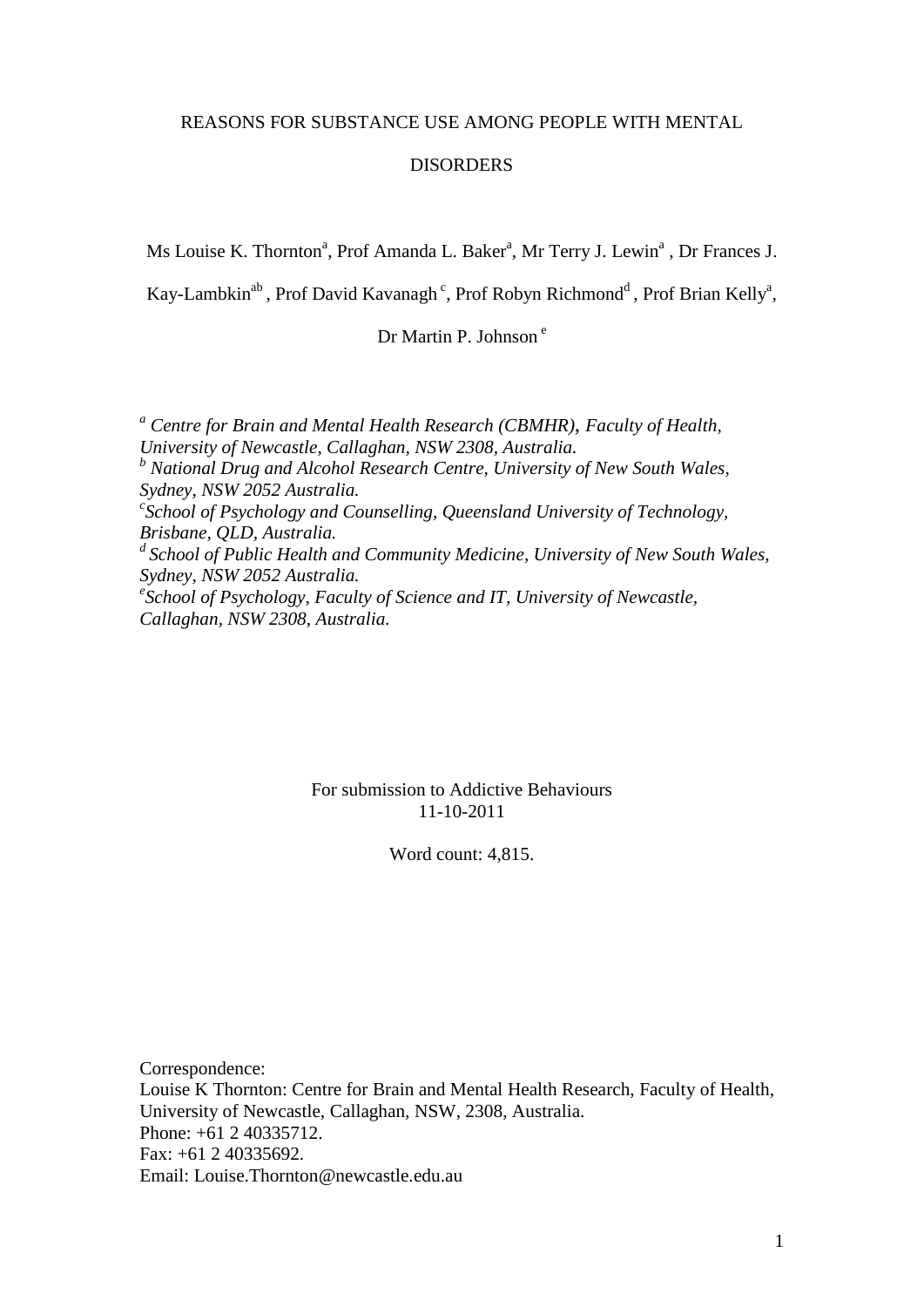#### **Abstract**

**Background:** Comorbidity of mental disorders and substance use continues to be a major problem. To inform the development of more effective interventions for these co-existing disorders, this paper aimed to determine if there are clear variations in the reasons for tobacco, alcohol or cannabis use across people with different mental disorders. **Methods:** Data from five randomized controlled trials on co-existing disorders that measured reasons for tobacco, alcohol or cannabis use using the Drug Use Motives Questionnaire, Reasons for Smoking Questionnaire or via free response are reported and combined. Two studies involved participants with depression, two involved participants with a psychotic disorder and one involved participants with a range of mental disorders. A series of logistic regressions were conducted to examine differences in reasons for tobacco, alcohol or cannabis use and to compare these reasons between people with psychotic disorders or depression. **Results:** Participants had a mean age of 38 and just over half (60%) were male. Forty-six percent of participants had a psychotic disorder and 54% experienced depression. Data from 976 participants across the five studies were included in the analyses. Tobacco and alcohol were primarily used to cope, while cannabis was primarily used for pleasure. People with psychotic disorders were more likely than people with depression to use tobacco for coping, pleasure and illness motives. People with depression, in contrast, were more likely to use alcohol for these reasons and social reasons. **Conclusions:** It may be important to tailor interventions for co-existing mental disorders and substance use by substance type and type of mental disorder. For example, interventions might be improved by including alternative coping strategies to tobacco and/or alcohol use, by addressing the social role of alcohol and by helping people with mental disorders using cannabis to gain pleasure from their lives in other ways.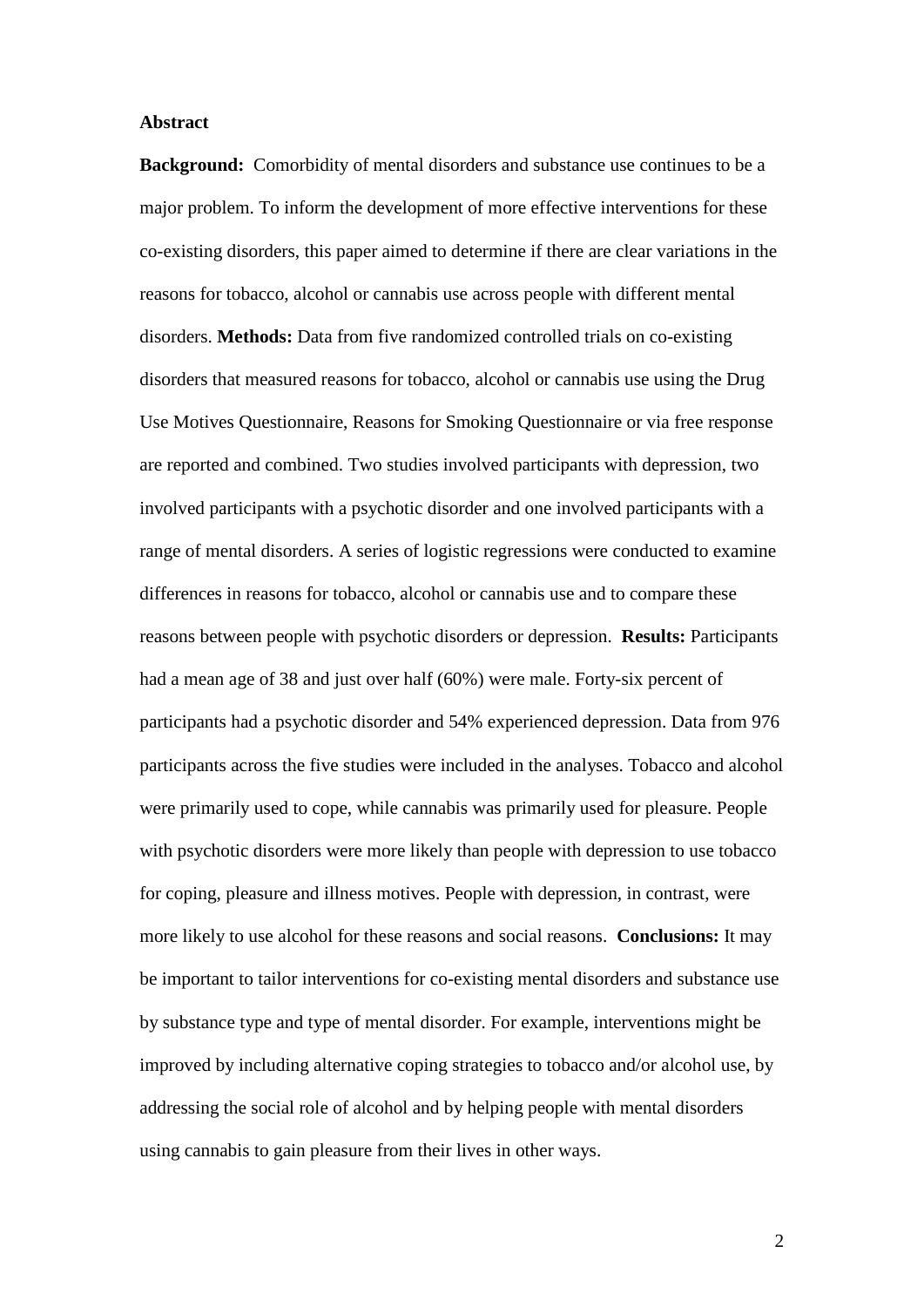**Key words**: mental disorder, reasons for substance use, tobacco, alcohol, cannabis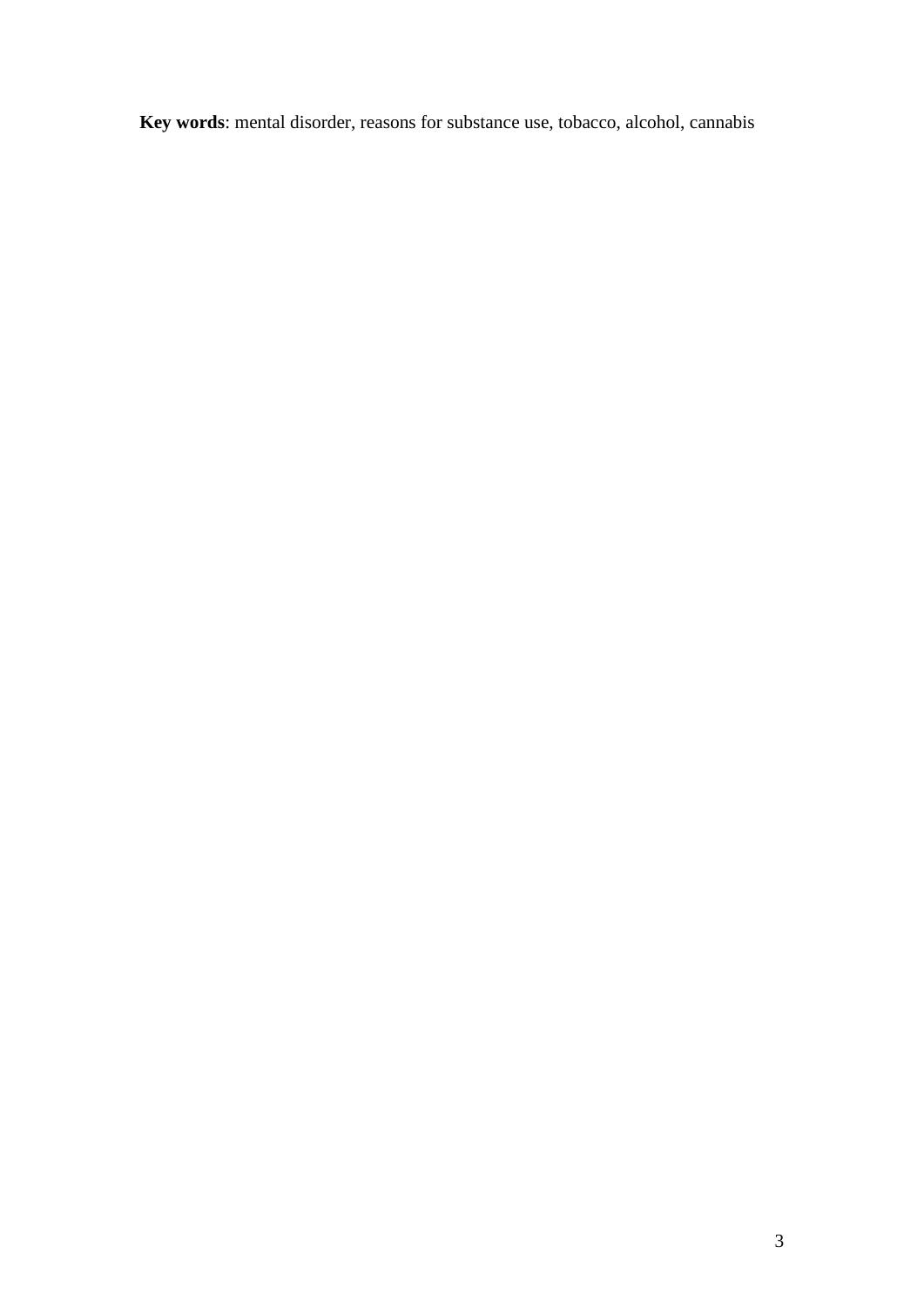# REASONS FOR SUBSTANCE USE AMONG PEOPLE WITH MENTAL **DISORDERS**

#### **1. Introduction**

Substance use is a major health problem among people with mental disorders (Baker, Kavanagh, Kay-Lambkin, Hunt, Lewin, Carr & Connolly, 2010; Degenhardt & Hall, 2001; Healey, Peters, Kinderman, McCracken & Morriss, 2008; Ziedonis & Nickou, 2001). Approximately 50% of people with a mental disorder meet criteria for a lifetime substance use disorder. This is a concern as substance use has been consistently associated with adverse outcomes for this population. Tobacco, alcohol and cannabis use have each been linked to reduced medication effectiveness and exacerbation of psychiatric symptoms, especially positive psychotic symptoms (Ziedonis & Nickou, 2001). Substance use is also associated with increased rates of suicide, suicide attempts and poor medication compliance among people with mental disorders (Carey, Carey, & Meisler, 1991; Healey et al., 2008; Ziedonis & Nickou, 2001). These negative consequences extend to the wider community, as people with co-existing mental and substance use disorders tend to have greater use of costly services such as psychiatric hospitalization and emergency medical care (Dickey & Azeni, 1996; Mangrum, Spence, & Lopez, 2006; Ziedonis & Nickou, 2001).

Given the high prevalence, adverse consequences and high treatment costs associated with co-existing mental disorders and substance use, it is important that effective evidence based intervention and preventative strategies are employed. Integrated treatment approaches, which combine mental health and substance use interventions into one clinical program, have been found to be more effective than interventions addressing substance use and mental health separately (Drake, Mercer-McFadden, Mueser, McHugo, & Bond, 1998; Drake, Mueser, Brunnette, & McHugo,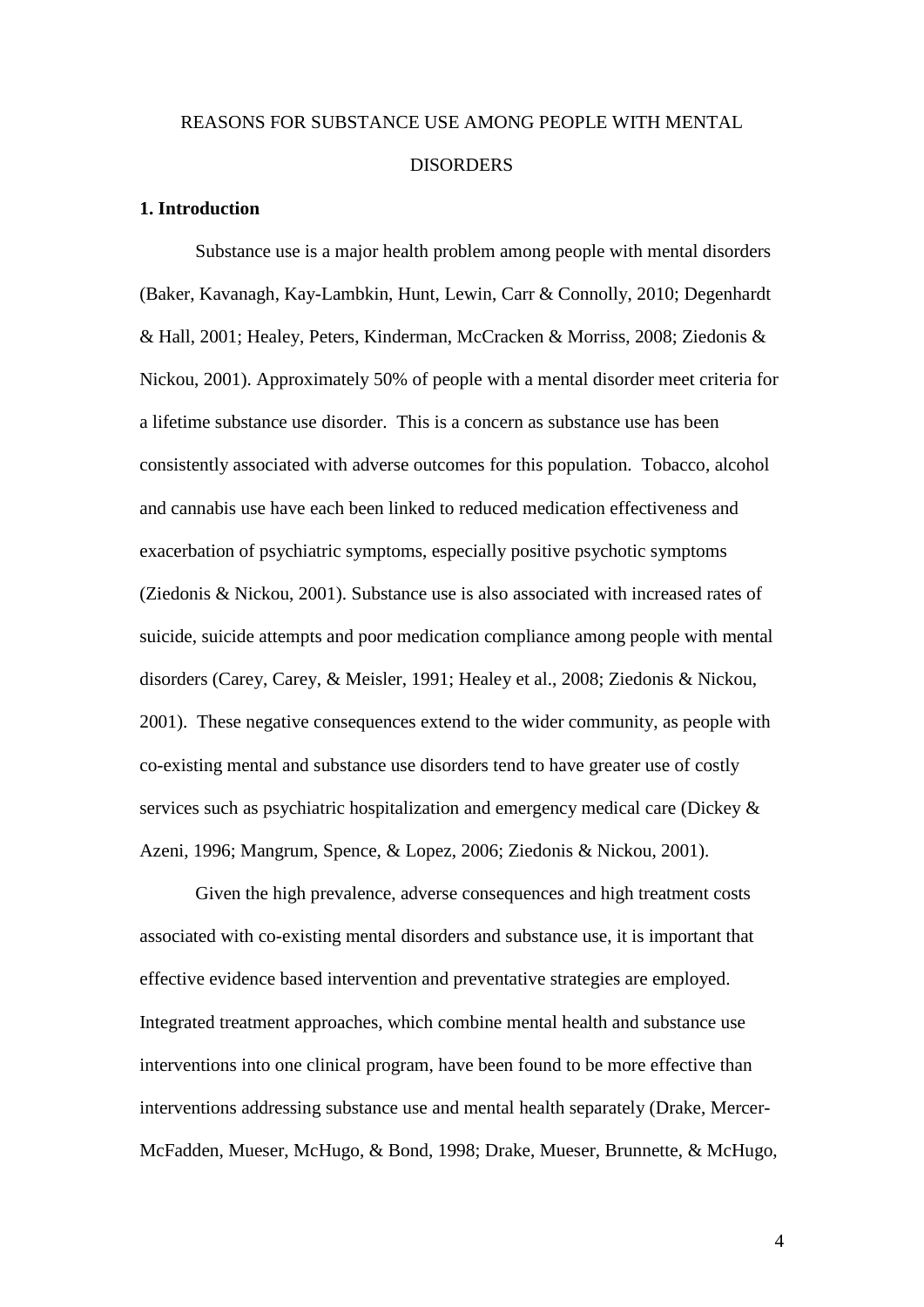2004; Drake, O'Neal, & Wallach, 2008; Mangrum et al., 2006). However, there is still considerable room for improvement. Reviews of integrated treatments have found few consistent results supporting the efficacy of these approaches on mental health and substance use outcomes (Cleary, Hunt, Matheson, Siegfried, & Walter, 2008; Drake et al., 2008).

Research also suggests that different treatment approaches may work better for different substances. Baker, Turner, Kay-Lambkin and Lewin (2009) found that while brief integrated interventions worked well for alcohol misuse among people with severe mental disorders, they were only somewhat effective for cannabis use. To improve the effectiveness of these interventions it has been suggested that it may be important to understand better why people with mental disorders use substances (Chabrol, Duconge, Casas, Roura, & Carey, 2005; Giddings, Christo, & Davy, 2003; Kuntsche, Knibbe, Gmel, & Engels, 2006; Spencer, Castle, & Michie, 2002).

A number of studies have investigated reasons for substance use among people with mental disorders, especially people with psychotic disorders (e.g. Gregg, Barrowclough, & Haddock, 2007; Gregg, Barrowclough, & Haddock, 2009; Pencer & Addington, 2008). Among people with psychotic disorders, relaxation, pleasure and dysphoria relief are some of the most frequently endorsed reasons for tobacco, alcohol and cannabis use. People also commonly describe using tobacco because of addiction, alcohol for social reasons and cannabis for intoxication effects (Addington & Duchak, 1997; Baker, Richmond, Haile, Lewin, Carr, Taylor, Constable, Jansons, Wilhelm & Moeller-Saxone, 2007; Forchuk, Norman, Malla, Martin, McLean, Cheng et al., 2002; Fowler, Carr, Carter & Lewin, 1998; Schaub, Fanghaenel & Stohler, 2008; Thornton, Baker, Johnson, Kay-Lambkin & Lewin, 2011). While relief of psychotic symptoms and medication side-effects are often the least frequently endorsed reasons for using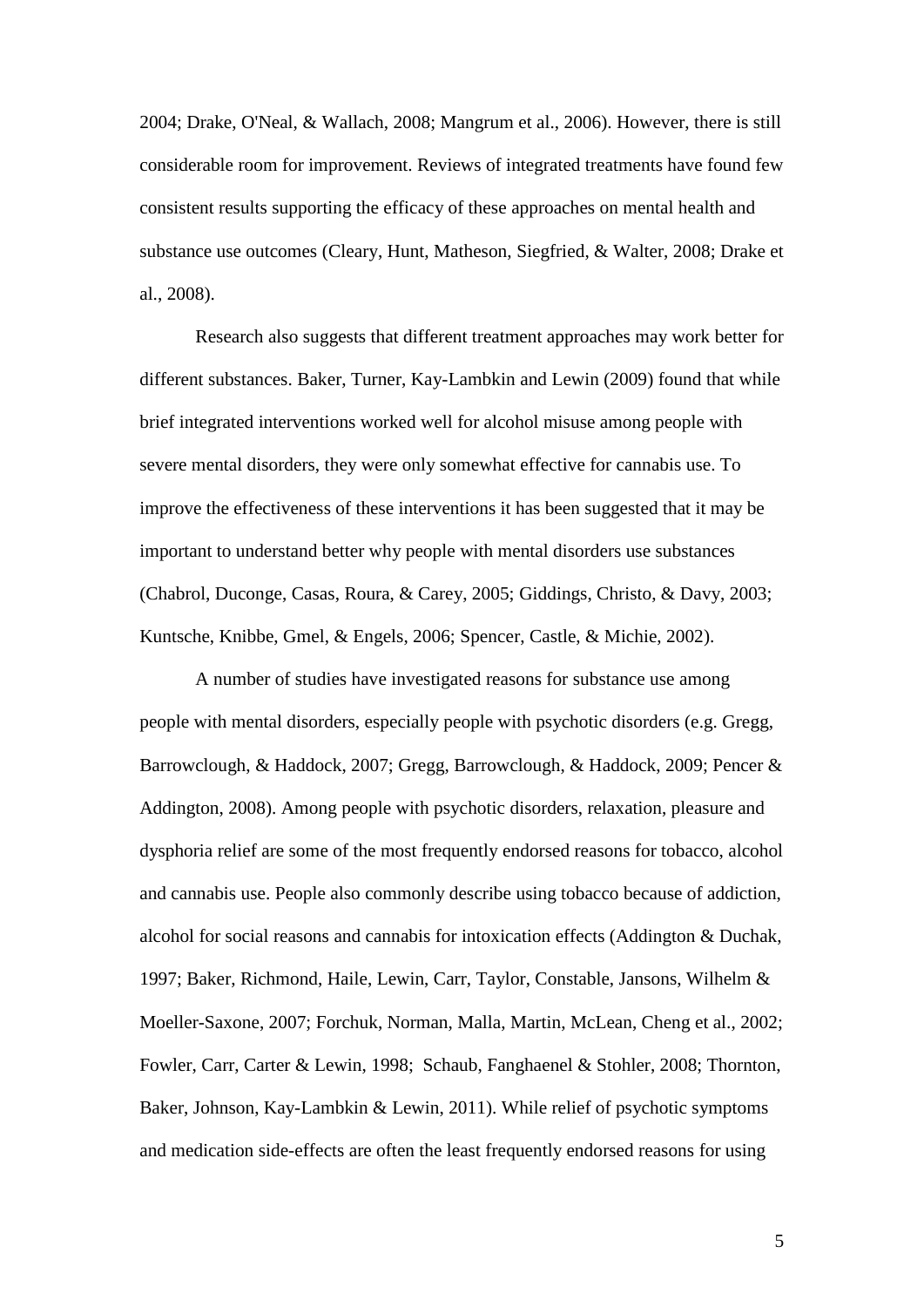substances (e.g. Forchuk et al., 2002; Fowler et al., 1998; Gregg et al., 2007; Thornton et al., in press), tobacco is frequently used by people with psychotic disorders to selfmedicate psychotic symptoms and medication side effects (Forchuk et al., 2002; Kumari & Postma, 2005; Leonard & Adams, 2006; Thornton et al., in press). There is considerable evidence that tobacco use by people with psychotic disorders also has other beneficial effects, including transient improvements in sustained attention and spatial working memory (Kumari & Postma, 2005; McChargue, Gulliver, & Hitsman, 2002; Smith, Singh, Infante, Khandat, & Kloos, 2002).

Much less research has been conducted among people with depression. Among people with depression, alcohol is reported to be primarily used for social motives (Nishith, Mueser, Srsic & Beck, 1997), followed by coping motives. Coping motives, including alleviation of boredom, and negative affect have been found to be central to tobacco, alcohol and cannabis use among people with depression (Bizzarri et al., 2009; Currie, Hodgin, el-Guebaly, & Campbell, 2001; Gonzalez, Zvolensky, Vujanovic, Leyro, & Marshall, 2009; Grant, Stewart, & Mohr, 2009). The main weaknesses of this previous research are that few studies have compared reasons for use between different substances, nor have they very often compared reasons for use between people with different types of mental disorders.

For the development of effective and appropriately targeted interventions, a clearer understanding is needed regarding the reasons people with different mental disorders use specific substances and whether these reasons for use differ according to type of substance or mental disorder. The authors had access to data from five randomized controlled trials conducted by Dr Baker, Dr Kay-Lambkin and colleagues at the University of Newcastle, Australia, that measured reasons for substance use among people with mental disorders. As reasons for substance use were not the core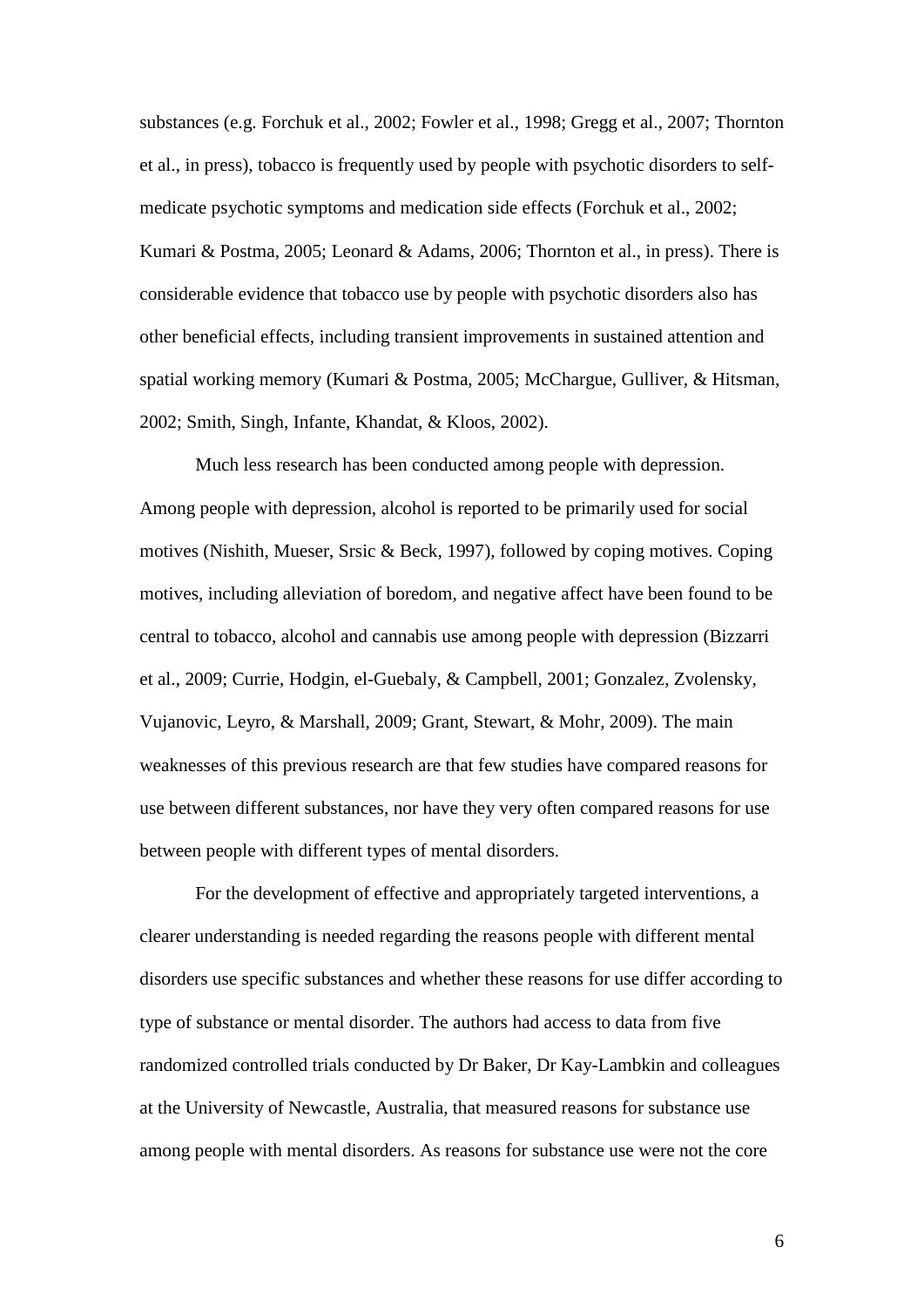focus of these trials, there has been limited analysis and reporting of these data. However, these data present a valuable opportunity to examine reasons for substance use among people with different mental disorders. This paper aimed to report reasons for substance use data from these five studies and to identify the most appropriate way to pool and analyse these data so that it might add to our understanding of how reasons for tobacco, alcohol and cannabis use may differ among people with different mental disorders. The paper also seeks to provide recommendations as to how interventions might be improved, and specifically considers whether such interventions need to be targeted by type of substance or type of mental disorder to be optimally effective.

Based on previous literature, it was hypothesized that reasons for use reported across the five studies would differ between tobacco, alcohol and cannabis. While it was hypothesized that coping motives would be highly endorsed across all three substances, it was anticipated that social motives for use would be endorsed more frequently for alcohol, pleasure or intoxication effects would be endorsed more frequently for cannabis, and relief of psychotic symptoms or illness motives would be endorsed more frequently for tobacco than for the other two substances. It was also hypothesized that reasons for substance use would differ between people with different mental disorders, specifically between people with a diagnosis of a psychotic disorder and with a diagnosis of depression.

#### 2. **Method**

This paper combined data from five randomized controlled trials conducted at the Centre for Brain and Mental Health Research, at the University of Newcastle, New South Wales, Australia. Study 1 recruited 274 treatment-seeking participants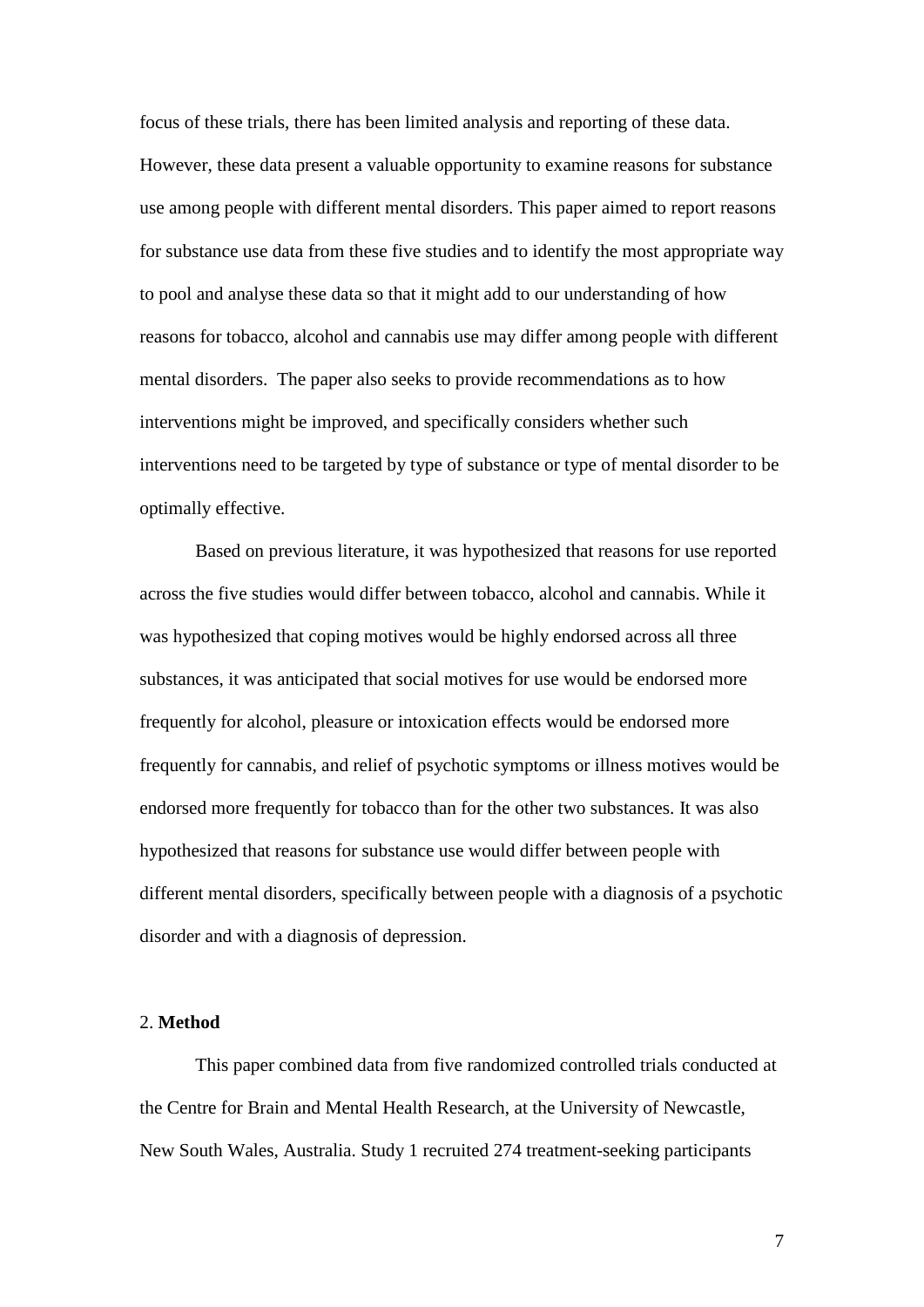with comorbid depression and drug and alcohol problems (Kay-Lambkin, Baker, Kelly, & Lewin, 2011). Study 2 (Baker et al., 2010) had 285 treatment-seeking participants with comorbid depression and alcohol problems. Study 3 (Baker et al., 2006a) included 130 treatment-seeking participants with a comorbid psychotic disorder (including bipolar disorder, schizophrenia, schizoaffective disorder and other psychosis) and drug and alcohol problems. Study 4 (Baker et al., 2006b) involved 298 treatment-seeking smokers with a non-acute psychotic disorder. Study 5 (Baker et al., 2002a; Baker et al., 2002b) recruited 160 inpatients with comorbid depression, schizophrenia or personality disorder and drug and alcohol problems. Table 1 displays the details of each study. All trials received regional ethics approval and used informed consent. Additionally, access to the de-identified data across the five studies was approved by the University of Newcastle Human Research Ethics Committee (H-2009-0141).

#### (Table 1 about here)

#### 2.1. *Participants*

Data from 1032 participants across the five studies were available. Over half  $(59.9\%)$  were male and ages ranged from 15 to 73 years  $(M=38.03, SD=12.13)$ . Most participants had a diagnosis of a psychotic disorder (45.6%) or depression (54%). A small percentage of participants (0.4%) had a diagnosis of an anxiety, personality or other mental disorder, and were excluded from all future analyses. Therefore, the final sample consisted of 976 participants with a diagnosis of a psychotic disorder or depression.

#### 2.2 *Measures*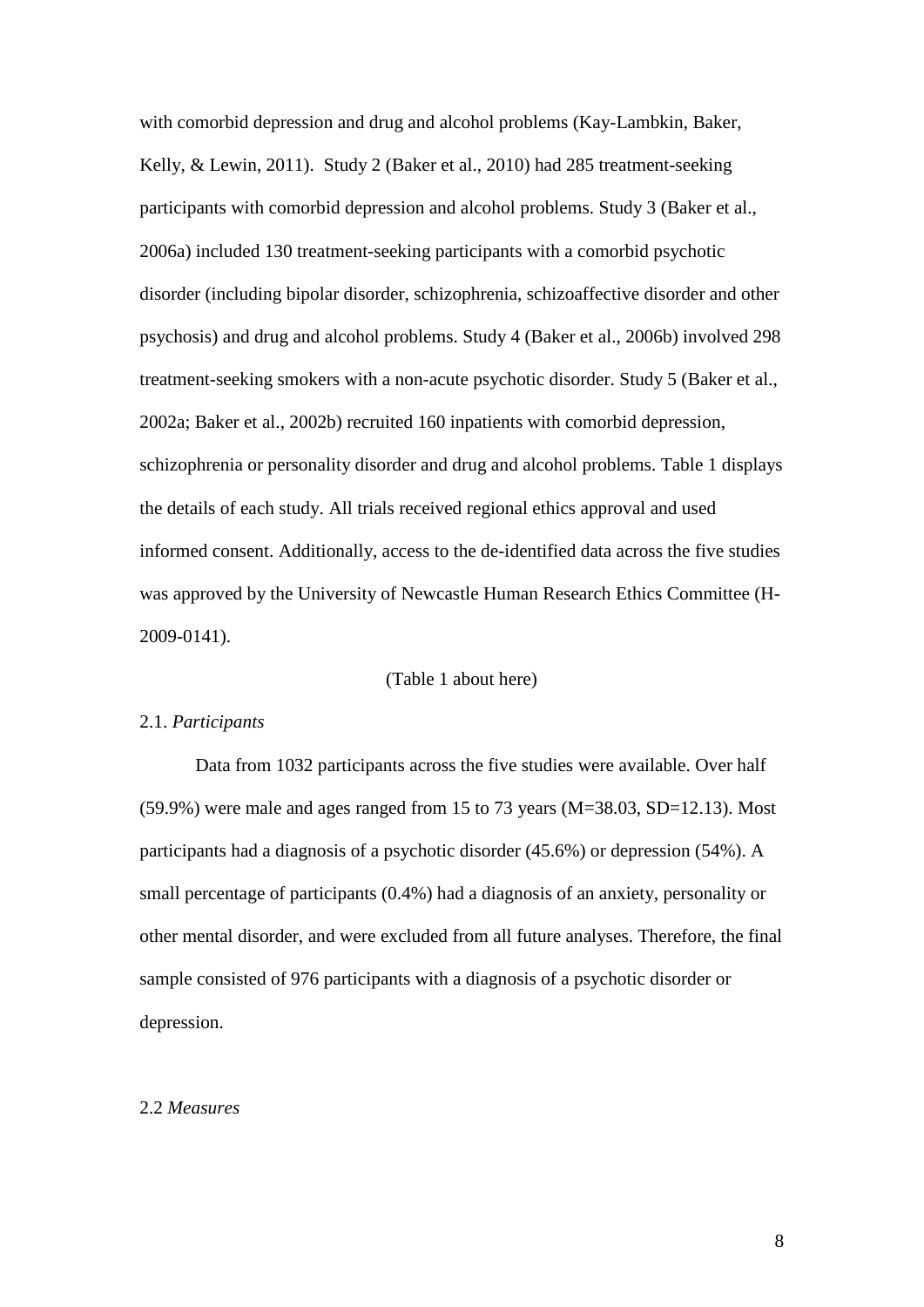The full set of assessments employed across studies 1-5 have been reported elsewhere (Baker et al., 2010;Baker et al., 2006a; Baker et al., 2006b; Baker 2002a; Baker et al., 2002b; Kay-Lambkin et al., 2011). Of particular relevance to the current analysis are basic socio-demographic characteristics (age and gender), a clinical assessment to determine participants' diagnosis, and drug use motive instruments.

2.2.1. *Drug Use Motives Questionnaire (DUMQ: Cooper, Russell, Skinner, & Windle, 1992).* Studies 1, 2, and 3 investigated reasons for alcohol and cannabis use using the DUMQ (Cooper et al., 1992). This is a modified form of the Drinking Motives Questionnaire (DMQ: Cooper et al., 1992), which presents participants with 15 potential reasons for drinking alcohol and asks them to rate how often  $(1=$ Never/Almost Never, 2= Sometimes, 3= Often, 4=Almost Always) they drink for each reason. These reasons are grouped into three motivational domains: social (e.g. to celebrate); coping (e.g. to forget worries); and pleasure enhancement (e.g. like the feeling; Cooper et al., 1992). Participants receive a score in each domain. For the DUMQ two items are added ('reduction in mental health symptoms' and 'reduction in medication side effects') to increase the questionnaire's relevance to people with mental disorders. The DUMQ also allows the assessment of drug use motives for substances other than alcohol.

Confirmatory factor analysis of the DUMQ for alcohol, cannabis and amphetamines has supported a four factor model, comprising of social, pleasure and coping motives and an 'illness' motive made up of the two extra items, to be adequate and marginally superior to a 3 factor model in which the two extra items formed part of the coping motives domain. The four factor model has been found to be a particularly good fit among people with psychotic disorders compared to people with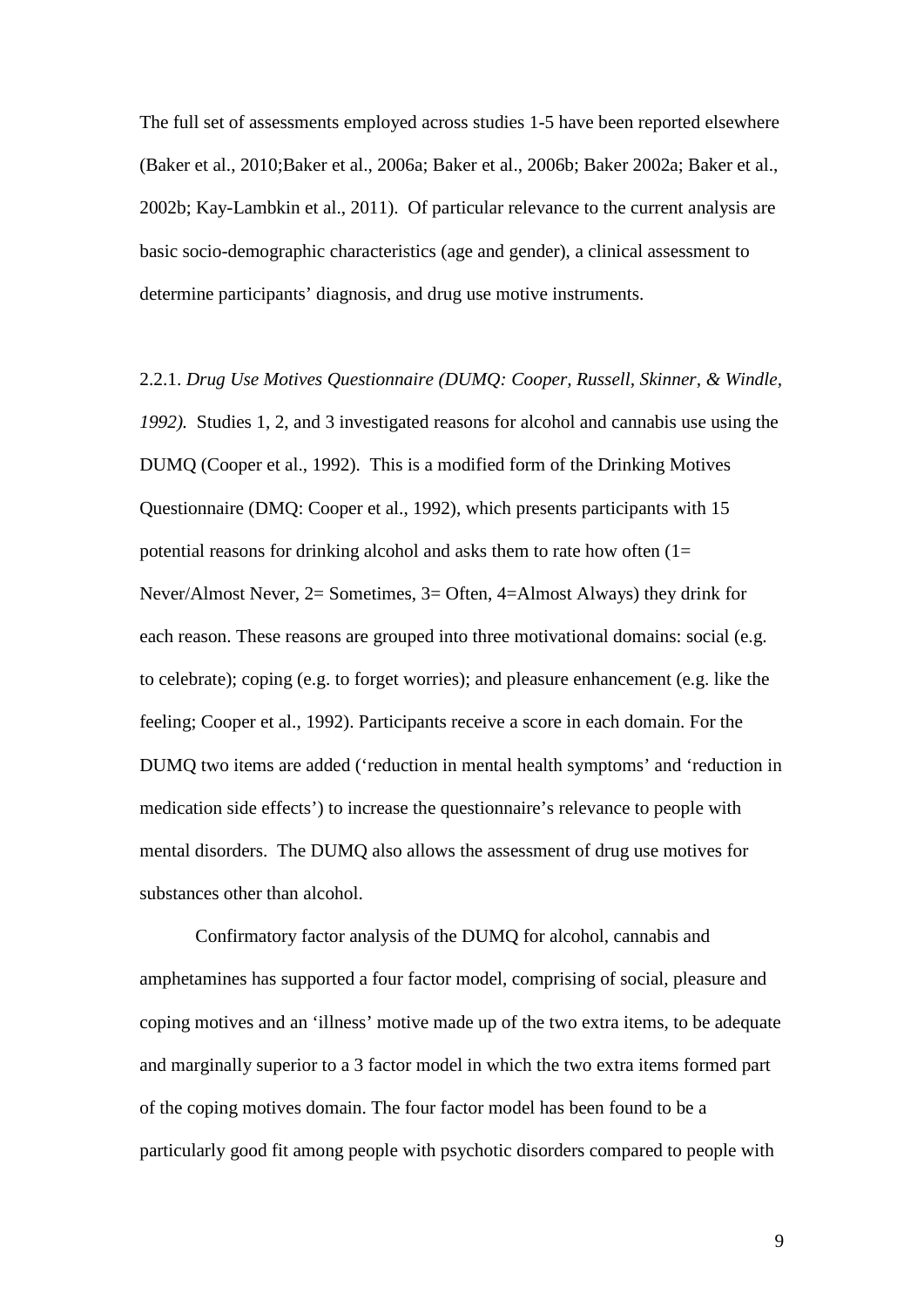depression. Additionally, these four motive domains (social, pleasure, coping, illness) have been found to have satisfactory internal consistency (Thornton et al., in press).

#### 2.2.2. *Reasons for Smoking Questionnaire (RSQ: Pederson, Bull, Ashley, &*

*MacDonald, 1996).* Study 4 assessed participants' reasons for smoking using the RSQ that was developed by Pederson et al, (1996) to measure reasons for smoking among a general population sample. Participants are required to answer 'yes' or 'no' to a list of 12 possible reasons for smoking. As in the DUMQ (Cooper et al., 1992), two additional items relating specifically to mental illness were added to this questionnaire. Factor analysis of this scale among people with mental disorders has derived 5 subscales from these 14 items: addiction; stress reduction; arousal; mental illness and partner smoking (Baker et al., 2007). Participants were also able to list any other reasons they smoked and the most important reason they smoked.

2.2.3. *Free response.* In study 5, participants were asked to give the three main reasons they used tobacco, alcohol and/or cannabis.

#### 2.3. Procedure

Results from the individual scales used in the five studies were initially examined. The following procedure was then implemented to pool the data. To control for differences in age and gender distributions across studies (see Table 1), age and gender were included as covariates in all analyses. A decision was also made to include participants who did not meet criteria for a diagnosis of depression but had scored over 17 on the Beck Depression Inventory (BDI-II: Beck, Steer & Brown, 1996) indicating moderate to severe depression. Several steps were also taken to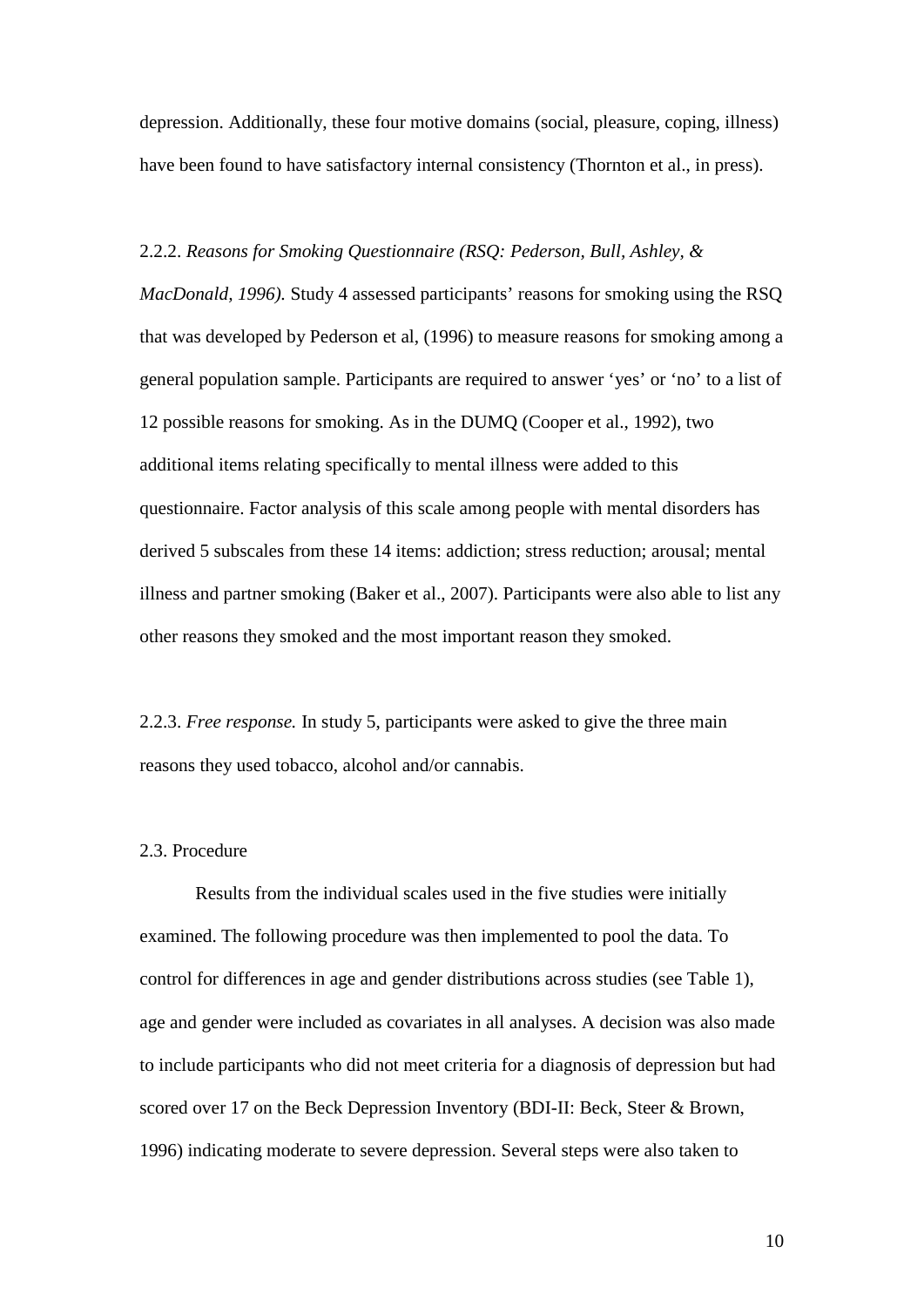enhance the comparability of the reasons for substance use data collected across the studies. The RSQ items (Pederson et al., 1996) and the free response answers given in study 5 were re-categorized into the four motive domains (social, pleasure, coping and illness) used in the DUMQ (Cooper et al., 1992), as the majority of data across the five studies was collected via this measure. Five independent researchers were provided with descriptions of each of the motive domains and categorized the items independently. A consensus as to which motive domain items should be categorized into was reached by at least 4 of the 5 researchers for 72% of the RSQ and free response items. Consensus between 3 of the 5 researchers was reached for a further 22% of items. For a final 6% the researchers did not initially reach a consensus. For these items, the first author, after discussion with the researchers, assigned the items to a motive domain.

In studies 4 and 5, only information regarding whether or not a participant endorsed a particular reason for use was available. To facilitate analysis of results across studies, the more detailed responses collected in the DUMQ regarding frequency of use for each reason were collapsed into 'yes' vs. 'no'. Participants from studies 1, 2 and 3 who reported using a substance 'never' or 'almost never' for a particular reason on the DUMQ received a 'no' endorsement rating for that reason. Participants who reported using a substance 'sometimes', 'often' or 'almost always' for a particular reason received a 'yes' endorsement rating for that reason. In calculating the numbers of participants endorsing each of the 4 motive domains, participants endorsing at least one of the individual reasons categorized into each domain were counted.

2.4 Data Analysis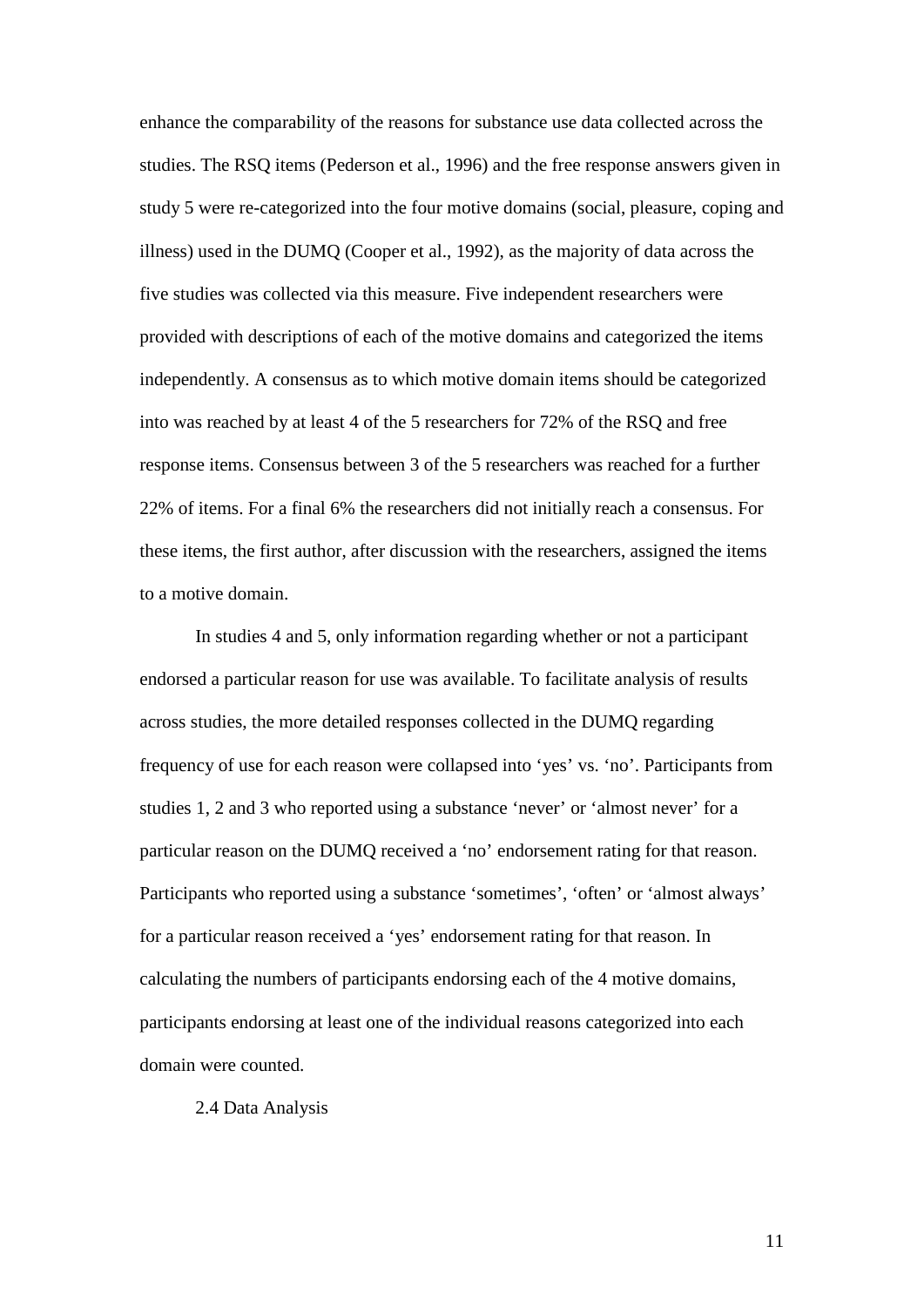To test the hypothesis that people with mental disorders would report using tobacco, alcohol and cannabis for different reasons a series of aggregate hierarchical logistic regressions were performed (i.e., ignoring diagnostic status) with motive endorsement status as the dependent variable. Separate hierarchical logistic regressions were conducted for each of the four motive domains, in which the predictor variables of age and gender were entered in the first step and substance type in the second. The reference categories of under 30, female, and alternatively cannabis and tobacco were used.

To test the hypothesis that reasons for substance use would differ between people with a diagnosis of a psychotic disorder and depression an additional series of hierarchical logistic regressions was conducted, involving separate analyses for each of the four motive domains by each substance type (tobacco, alcohol and cannabis). These used the predictor variables of age and gender in the first step and diagnosis in the second, with the reference categories of under 30, female, and depression. As participants differed in their patterns of substance use (e.g., some were using only one substance, others two or three) the data were transposed so that the N for each analysis was equal to the number of times participants completed the DUMQ, RSQ or provided free response data.

#### 3. **Results**

#### 3.1 Reasons for Substance Use by Scale

#### 3.1.1. *Drug Use Motives Questionnaire (Cooper et al., 1992)*

Participants' DUMQ results from studies 1, 2 and 3 were combined and are presented in Figure 1. Participants reported using alcohol and cannabis for different reasons. Alcohol was primarily used for coping motives (M=2.80, SD=0.80), closely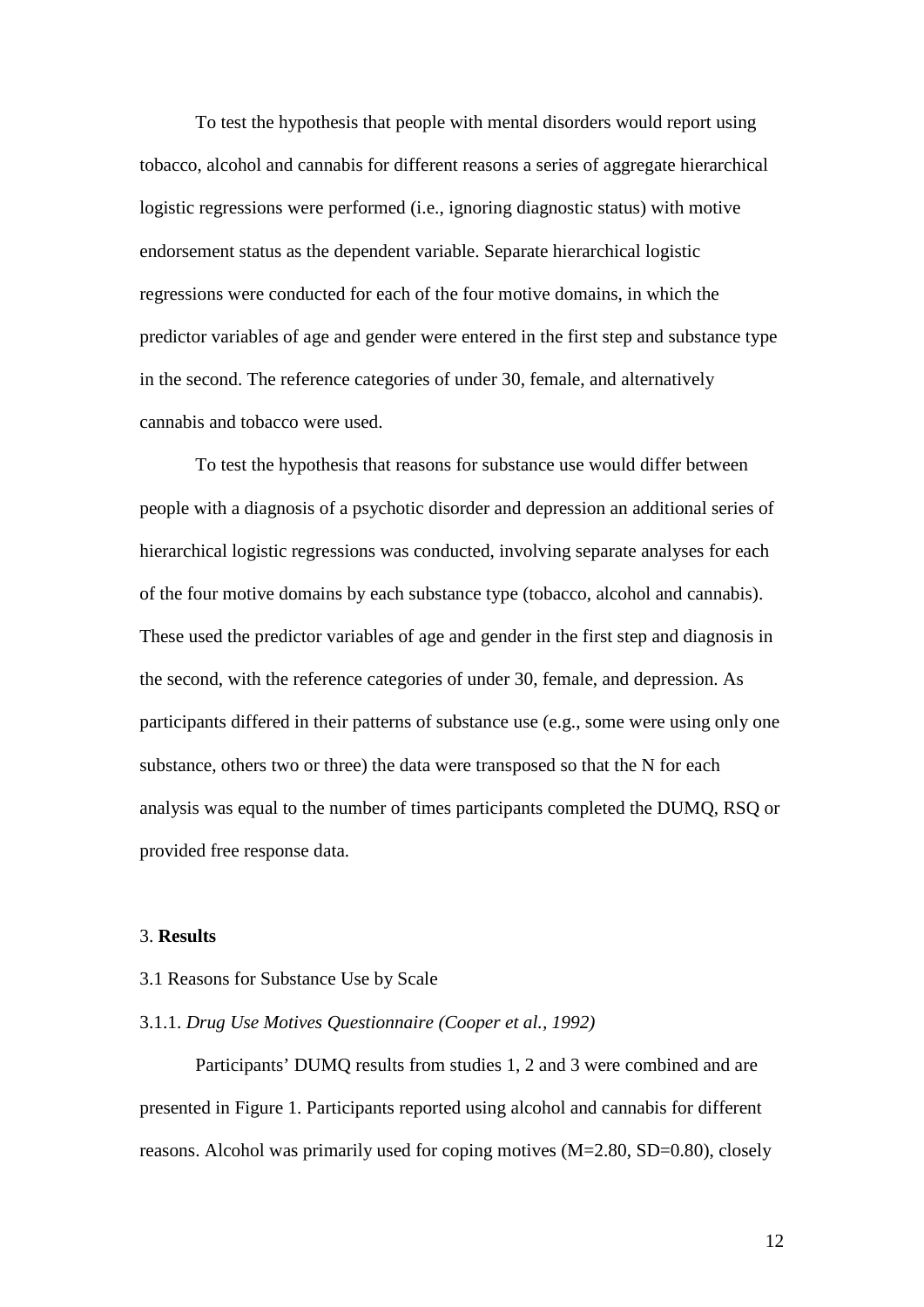followed by social motives  $(M=2.71, SD=0.77)$ , while cannabis was primarily used for pleasure enhancement motives  $(M=2.59, SD=0.80)$ , followed by coping motives (M=2.55, SD=0.80). For both substances, illness motives were the least frequently endorsed.

#### (Figure 1 about here)

# 3.1.2. *Reasons for Smoking Questionnaire (Pederson et al., 1996)*

As can be seen in Table 2 smoking to satisfy cravings and habit were the two most frequently endorsed reasons for smoking by people in study 4, with over 90% of participants endorsing these reasons. Smoking to cope with stress, and 'to relax', were also endorsed by over 85% of participants. Over a quarter (27%) of participants reported smoking because it helped the symptoms of their mental illness, while only 9% of people smoked to help with side effects of their medication. In addition, 36% of participants listed smoking to satisfy cravings and addiction as the most important reason they smoked. Smoking because it is a habit was identified as the most important reason for smoking by 19% of participants, smoking to relax by 15% and smoking for enjoyment by 12%.

#### (Table 2 about here)

#### 3.1.3. *Free Response*

As in study 4, 'cravings', 'addiction' and 'habit' were the most commonly reported reasons for smoking tobacco, with 63% of participants with a psychotic disorder and 49% of participants with depression volunteering these as some of the main reasons they smoked (see Table 3). 'To relieve tension', 'stress' and 'to calm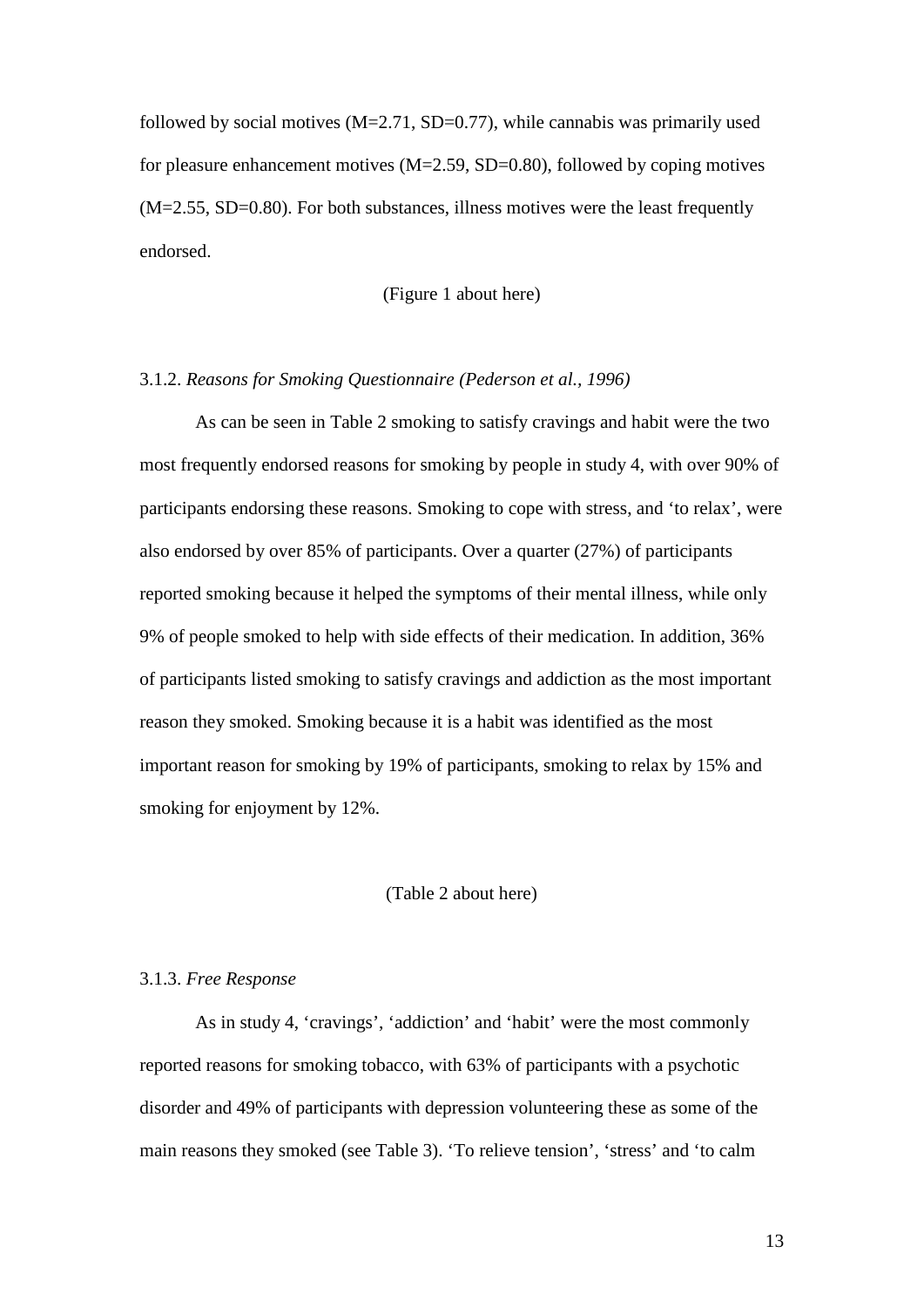me' were reported as main reasons for smoking by 27% and 28% of participants with psychotic disorders and depression respectively; followed by 'relief of boredom' (21%). For alcohol, the most commonly reported reasons for use were 'to take away sad feelings, to cheer me up and loneliness' (Psychotic disorder: 28.3%, Depression: 16.2%) 'to be social/gives me a social life' (Psychotic disorder: 22%, Depression: 30%), ,'to block everything out and escape reality' (Psychotic disorder: 19.6%, Depression: 13.5%), and 'to relieve tension and stress' (Psychotic disorder: 15.2%, Depression: 18.9%). Cannabis was most frequently used 'to relax and to give me a mellow mood' (Psychotic disorder: 32%, Depression: 33%), and 'to get high, because they liked the effect and to have fun' (Psychotic disorder: 30%, Depression: 27%). Among people with psychotic disorders this was followed by 'to feel good and to make me feel happy' (21%) and by 'to relieve tension and stress and to calm me' (23%) among people with depression. A small group of participants reported using alcohol (Psychotic disorder: 7%, Depression: 11%) and cannabis (Psychotic disorder: 2%, Depression: 3%) to cope with negative affect. Four percent of participants with psychotic disorders reported using alcohol and cannabis to get away from hallucinations and paranoia, and 2% of participants with depression reported using tobacco to help with the side effects of their medication while 4% of participants with psychotic disorders reported using alcohol for this reason.

## (Table 3 about here)

#### 3.2. *Overall Reasons for Substance Use*

The combined reasons for substance use data (i.e., across all five studies) are displayed in Tables 4 and 5. These show the percentages of participants who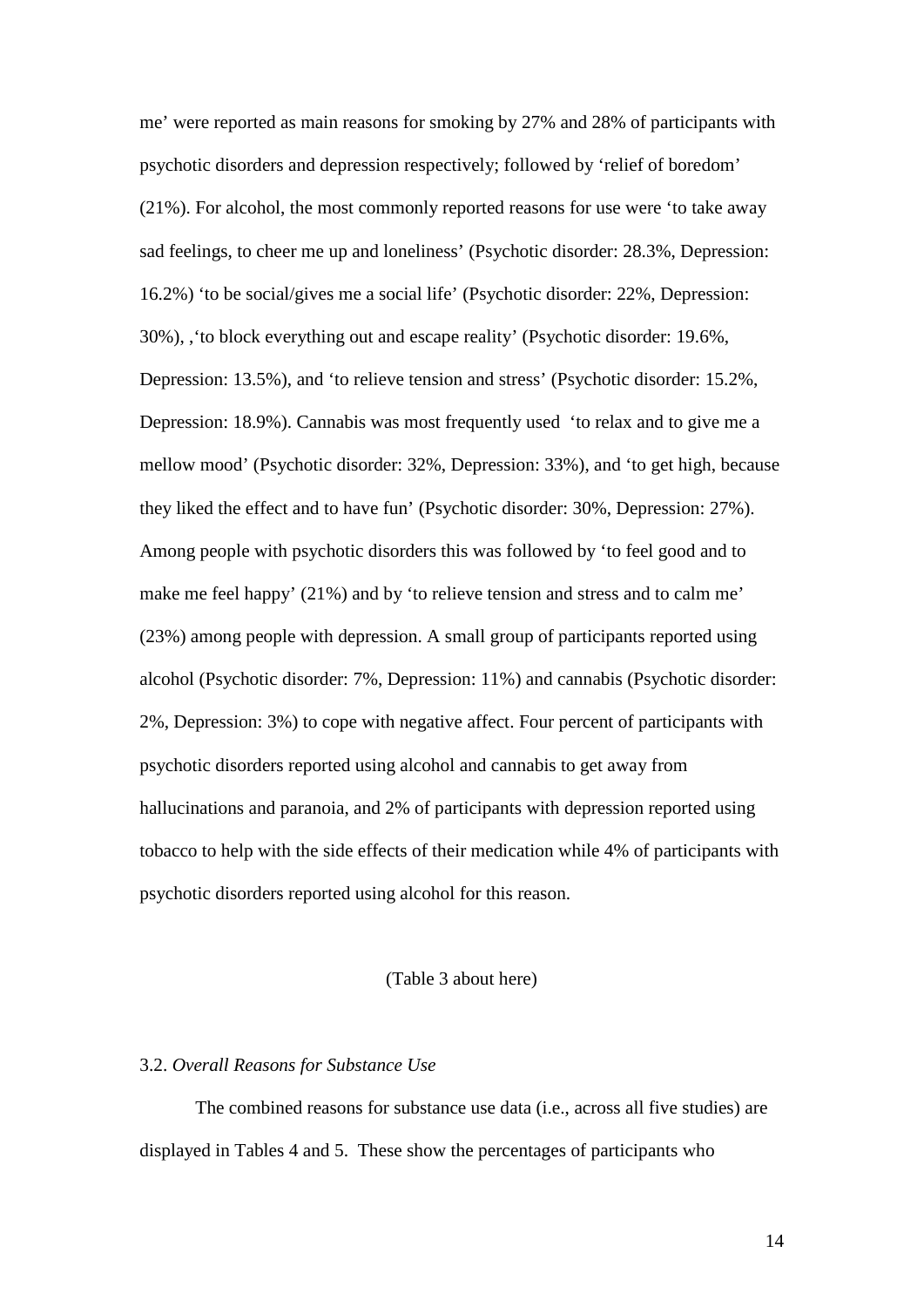endorsed at least one reason for substance use belonging to a particular motive domain (.e.g. 8.1% of men endorsed at least one social reason for smoking tobacco).

#### 3.2.1. Influence of Substance Type on Reasons for Use

The series of hierarchical logistic regressions performed on the combined data found that patterns of reasons for substance use differed significantly according to gender, substance type and age. As can be seen in Table 4, tobacco was primarily used to cope, with 94% of participants endorsing this motive. Alcohol was also primarily used to cope (79%), closely followed by use for social motives (75%). Cannabis, on the other hand, was primarily used for pleasure (77%). Participants were significantly more likely to use alcohol for social motives than tobacco and cannabis and significantly more likely to use cannabis for social motives than tobacco. Tobacco was significantly more likely to be used to cope than alcohol and cannabis, and alcohol was significantly more likely to be used to cope than cannabis.

# (Table 4 about here)

Additionally, for both males and females coping motives were the most frequently endorsed motive for substance use. However, females were significantly more likely to endorse this motive. Females were also significantly more likely than males to endorse using substances for illness motives. Participants aged under 30 were significantly less likely to endorse using substances for social, coping and illness motives than participants aged 30-44 and 45 and over.

#### 3.2.2. Influence of Illness Type on Reasons for Use.

The series of hierarchical logistic regressions conducted separately for each substance found that there were significant differences between diagnostic groups in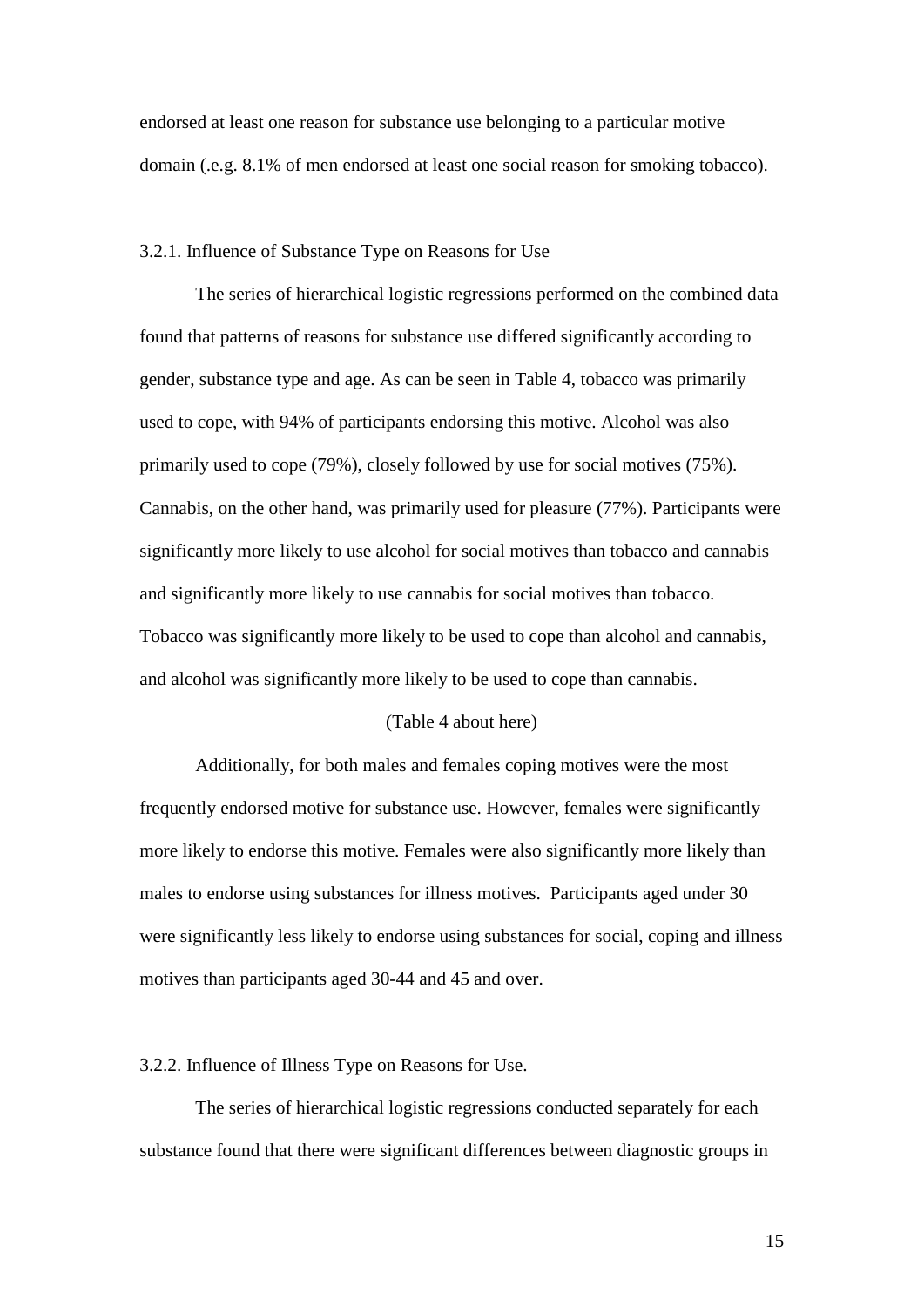the reasons given for using tobacco and alcohol. Patterns of reasons for use were also found to differ significantly according to age for tobacco and according to gender for alcohol and cannabis (see Table 5).

## (Table 5 about here)

People with psychotic disorders were significantly more likely to report using tobacco for pleasure, coping and illness motives than people with depression. On the other hand people with depression were found to be significantly more likely to use alcohol for social, pleasure, coping and illness motives than people with psychotic disorders. As can be seen in Table 5, cannabis was primarily used by participants for pleasure.

Additionally, relative to men, women were significantly more likely to report using tobacco for social motives, using alcohol for coping and illness motives, and using cannabis for coping motives. People under 30 years of age were also significantly less likely to use tobacco for pleasure and coping motives and alcohol for social, coping and illness motives than participants aged 30-44 and 45 and over.

## 4. **Discussion**

This study reported reasons for substance use data from five RCTs in detail, for the first time, and is one of the first investigations of reasons for tobacco, alcohol and cannabis use among people with different mental disorders. Supporting the authors' hypotheses, people with mental disorders were found to use tobacco, alcohol and cannabis for different reasons, and people with depression and psychotic disorders differed in the reasons for which they used each of these substances.

As hypothesized, this study found that for people with mental disorders substance use was an important coping strategy, which was perceived by them to help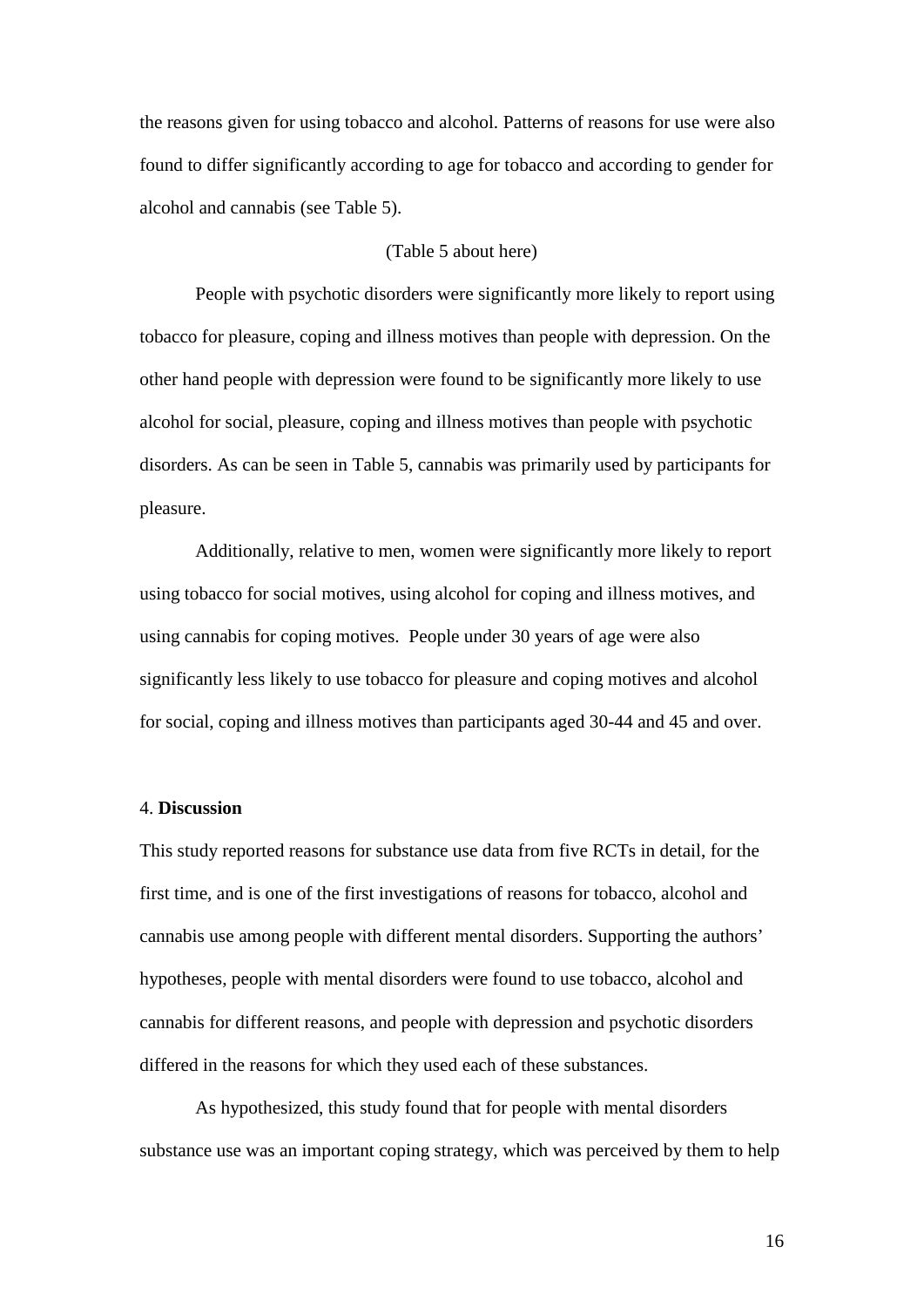cope with cravings, stress, boredom, loneliness and negative affect. Tobacco and alcohol were found to be primarily used for coping motives, while cannabis was primarily used for pleasure, followed by coping motives. Coping motives were found to be particularly important for tobacco, which was chiefly used to cope with cravings and because of addiction, followed by relief of stress and boredom.

Drinking alcohol to cope with negative affect, boredom, loneliness and to escape was closely followed by alcohol use for social motives. As in the Australian general population (Ministerial Council on Drug Strategy, 2006), alcohol was reported to play an important social role in participants' lives in the current study and in line with our hypothesis, was significantly more likely to be used for social motives than the other two substances.

Consistent with our hypothesis, cannabis was used by people with mental disorders primarily to enhance pleasure. For many participants, cannabis use was a way in which they could gain some pleasure from their lives, a way to relax, to make themselves feel happy, and to experience a pleasurable high. Cannabis was also more likely to be used for pleasure than either alcohol or tobacco, and was the substance least likely to be used to help participants to cope.

Reasons for substance use were found to differ between people with psychotic disorders and depression, in line with this paper's hypothesis. For participants with psychotic disorders, tobacco was found to play an important role in their lives, helping them to cope, giving them a source of pleasure and, for some, helping them with the symptoms of their mental illness and medication side effects. In contrast, among participants with depression, alcohol appeared to fill this role, as alcohol was frequently used to help people with depression cope, to give them pleasure, for social reasons and to help with symptoms of their mental illness.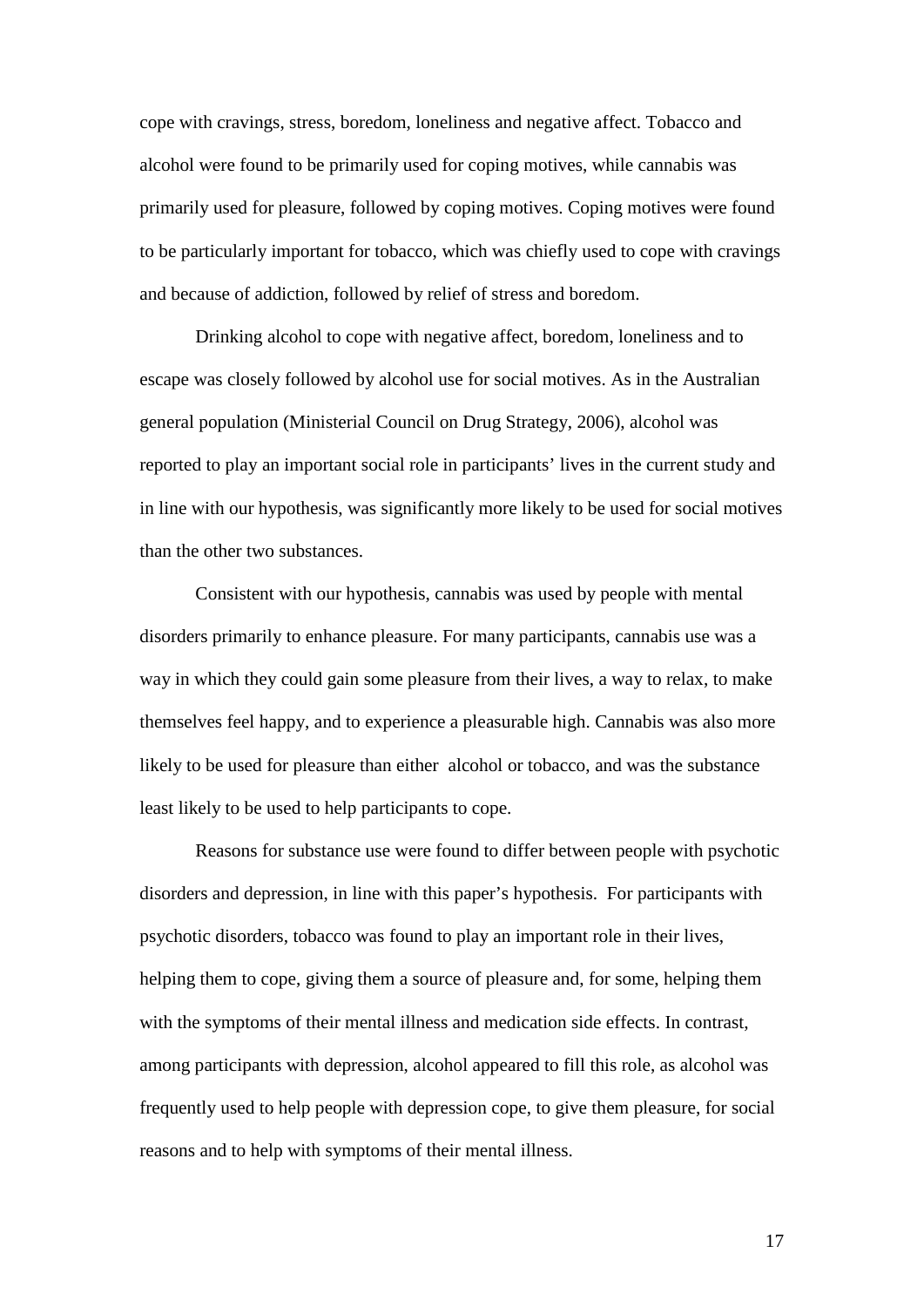These results may help guide some of the ways in which interventions for coexisting mental disorders and substance use might be improved. The perceived ability of tobacco to assist people with mental disorders to cope may itself be a significant barrier to smoking cessation among this population. It may be imperative to the success of smoking cessation interventions, especially among people with psychotic disorders, to address alternative coping strategies and to adequately address the person's nicotine addiction. Craving for and addiction to cigarettes were the most frequently endorsed, and important, individual reason for tobacco use reported in the current study. Consequently, and given the low abuse potential, ready over-thecounter and often subsidised availability of nicotine replacement therapy, flexible dose and longer-term delivery of nicotine replacement therapy should be the minimum level of intervention for tobacco use among people with mental disorders. Additionally, many participants with psychotic disorders used tobacco to reduce the symptoms of their mental illness and medication side effects, highlighting the continued need for research to investigate how the same symptom and side effect relief received from tobacco might be achieved in a safer way.

These results also suggest that alcohol use interventions for people with mental disorders, especially depression, might benefit by addressing the social importance of alcohol, such as how to interact in social situations without drinking. Similarly, this study suggests the perceived capacity of alcohol to help people cope, to escape reality, or block everything out, may be a strong deterrent to stopping drinking, especially among women and people with depression. Alternative coping mechanisms and strategies for reducing negative affect may be important parts in an effective intervention for these disorders when they co-occur.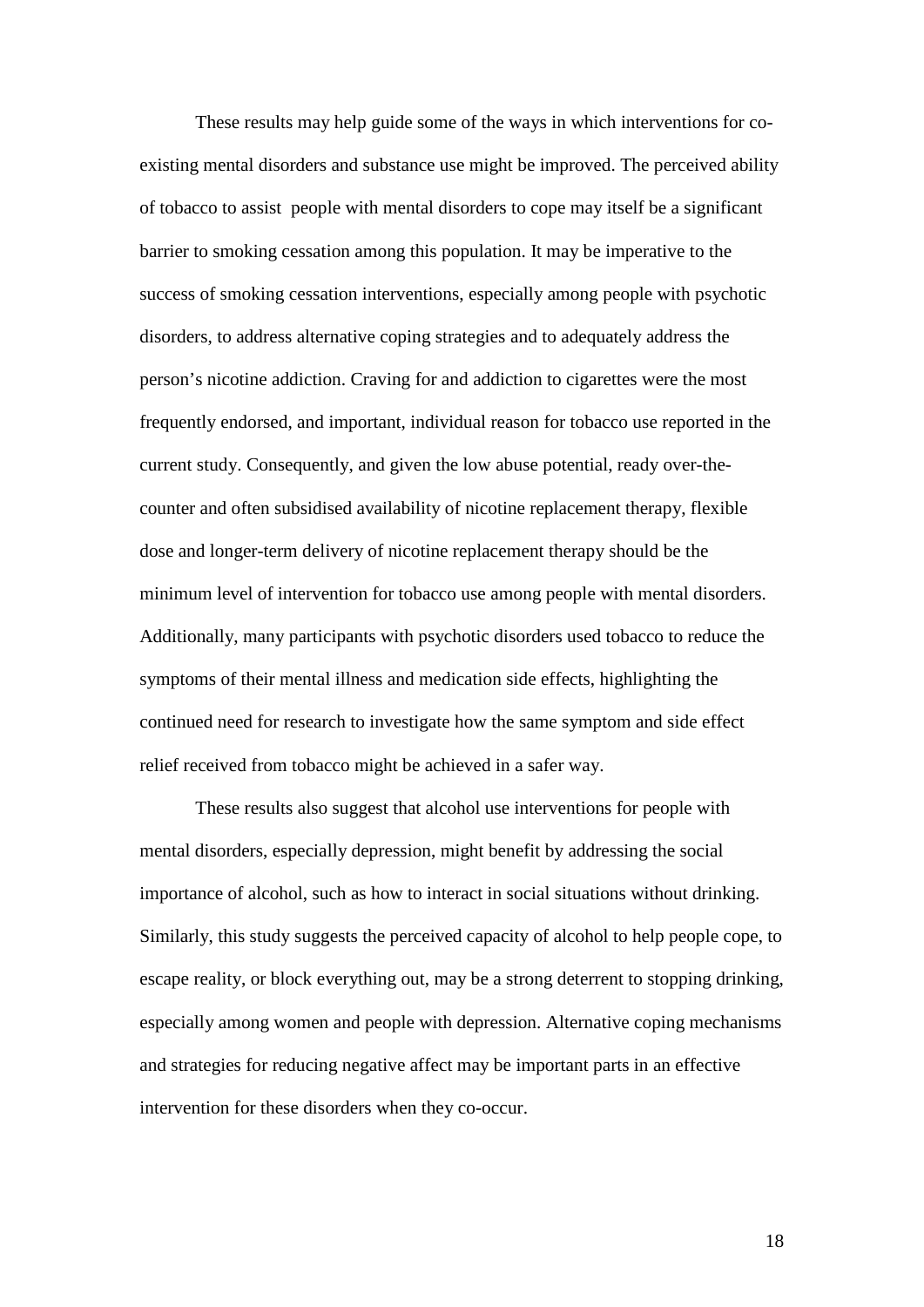Additionally, it may be important for interventions addressing cannabis use to investigate alternative ways in which people with mental disorders might gain pleasure from their lives. However, the key demographic variables (diagnosis, age and gender) that were associated with use of tobacco and alcohol, for the most part did not significantly predict reasons for cannabis use. Together with previous research that has indicated, when compared to alcohol, cannabis use responds less well to treatment (Baker et al., 2009), the current results suggest that factors influencing cannabis use among people with mental disorders, including reasons for its use, need to be examined more closely.

To reduce the prevalence and impact of co-existing mental disorders and substance use, it is also important to address prevention. As tobacco, alcohol and cannabis were frequently used to cope and for pleasure, it is suggested that offering information and guidance about alternative coping strategies and alternative sources of pleasure, especially to people at risk of developing a psychotic disorder or depression, may help to prevent the onset of substance use problems among this population.

This study is the first known to compare reasons for substance use between multiple substances and between people with different mental disorders. It improves upon previous research that has reported only reasons for use of one substance, or substance use in general among people with only one type of mental disorder, or that has reported on only mental disorders in general (e.g. Bizzarri et al., 2009; Currie et al., 2001; Forchuk et al., 2002; Fowler et al., 1998; Gregg et al., 2007; Healey et al., 2008).

Some of the limitations of the current study are self-evident. Unfortunately, only one of the studies included in this paper (Study 5: Baker et al., 2002a,b) collected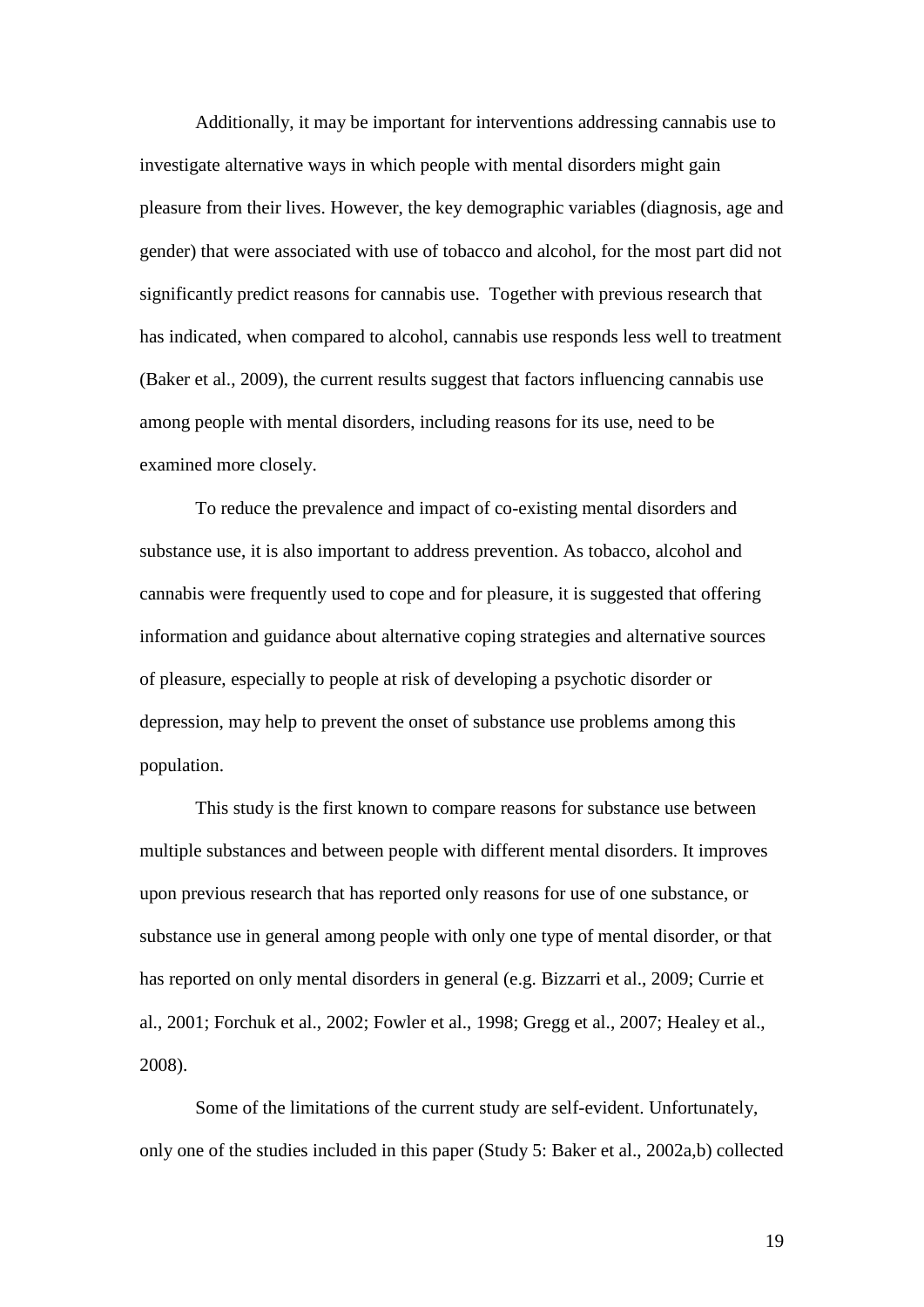free response information regarding reasons for tobacco, alcohol and cannabis use, and only this study contained participants with both depression and psychotic disorders. Additionally, only three of the five studies used the same instrument to measure reasons for substance use. As a result, it was necessary to reduce the combined reasons for use data to 'yes' or 'no' endorsements of just four motive domains. The combined analysis, therefore, lacked the detail contained in the original measures, such as frequency of use for each motive as collected in the DUMQ. As these measures also possessed different numbers of items within each motive domain, the combined data were reported in terms of the percentage of participants who endorsed at least one of the reasons belonging to a particular motive domain. It did not take into consideration how many individual reasons belonging to each motive domain were endorsed by participants and therefore may underestimate the differences between the endorsements of these motives. Consensus between at least 4 of the 5 independent researchers regarding the classification of individual reasons to motive categories was reached for only 72% of items, meaning that the combined reasons for use data may need to be interpreted with a degree of caution. Most participants also reported polydrug use, meaning that they were represented multiple times in the analyses. This may have confounded the results of this paper.

Despite these weaknesses, the current study is an important first step towards understanding why people with various mental disorders use substances, as it revealed that tobacco, alcohol and cannabis are often used for different reasons and that these patterns differ according to type of mental disorder. It is recommended that future research directly test these differences by examining reasons for tobacco, alcohol and cannabis use simultaneously among a sufficiently large sample of people with a variety of mental disorders.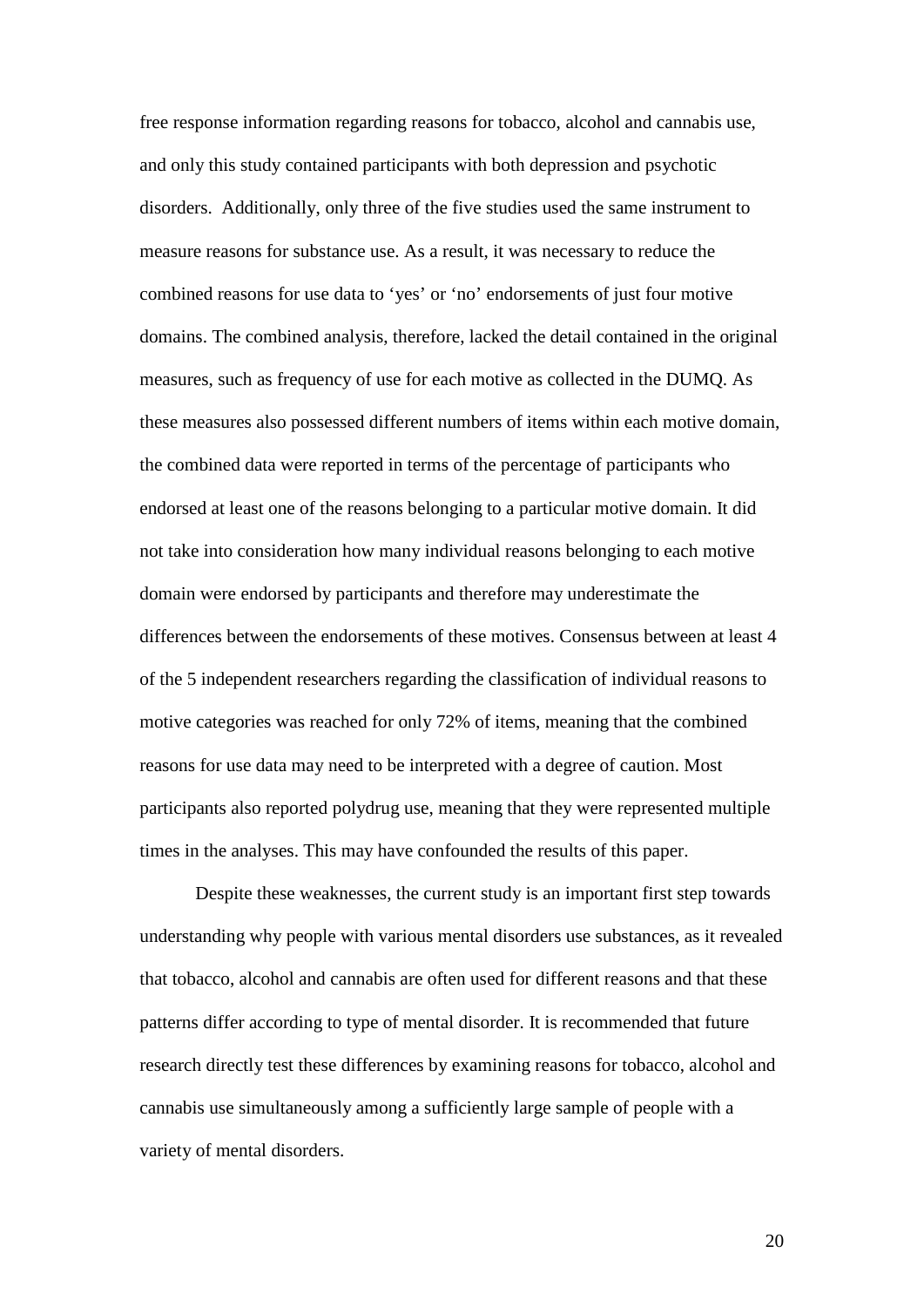Previous research has found targeted integrated interventions to be the most effective approach for co-existing mental disorders and substance use, however, there is still considerable room for improvement. These results suggest that to be optimally effective, integrated interventions may need to be more specifically tailored according to the substances being used by patients and the type of mental disorder they experience. As such, it is hoped the current results will be used to inform the development of more effective interventions for co-existing mental disorders and substance use in the future.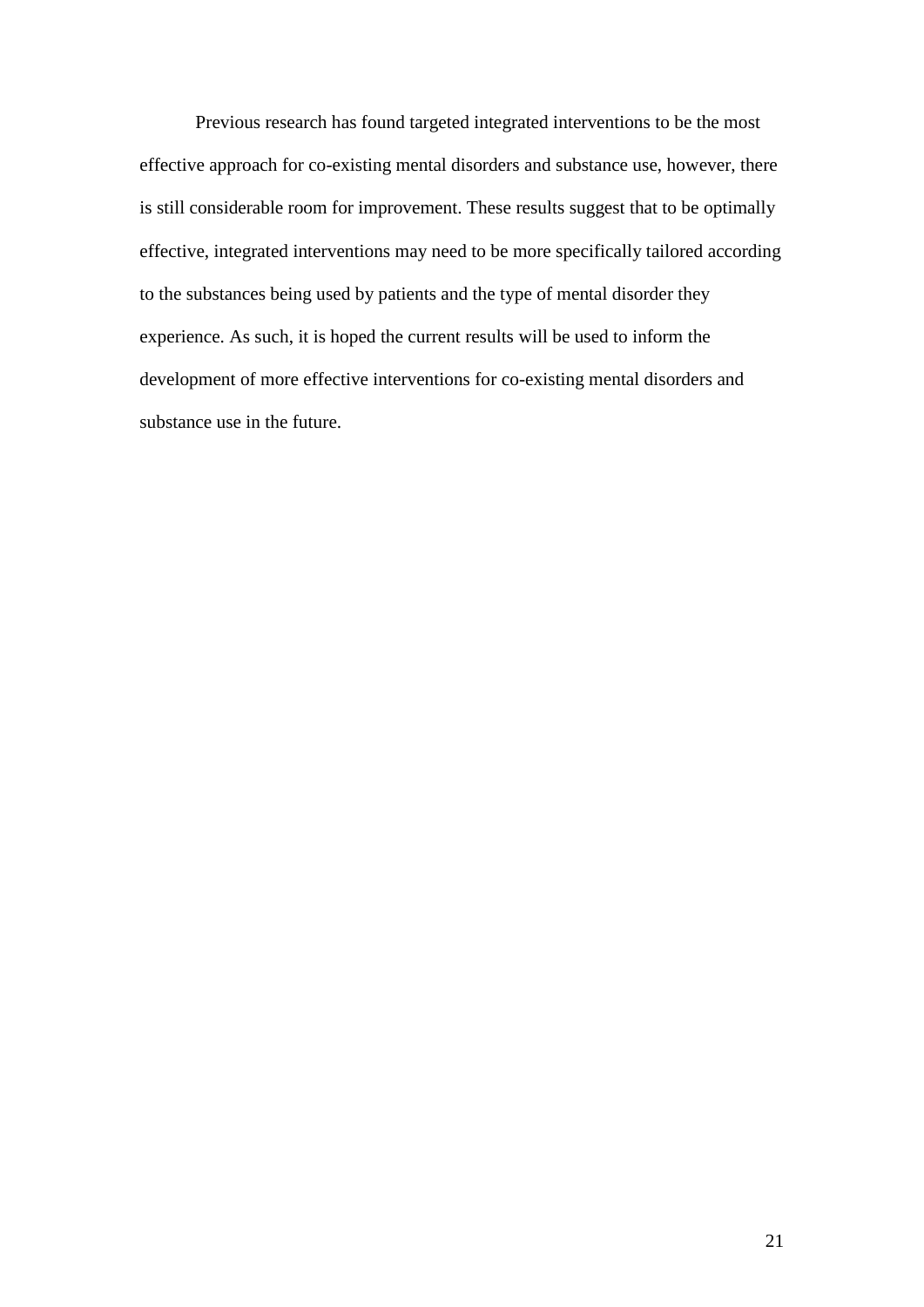#### **References**

- Addington, J., & Duchak, V. (1997). Reasons for substance use in schizophrenia. *Acta Psychiatrica Scandinavica, 96*, 329-333.
- Baker, A., Bucci, S., Lewin,T.J., Kay-Lambkin, F., Constable, P. M., & Carr, V. J. (2006a). Cognitive-behavioural therapy for substance use disorders in people with psychotic disorders: Randomized controlled trial. *British Journal of Psychiatry, 188*, 439-448.
- Baker, A., Clancy, C., Carr, V. J., Garrett, R., Sly, K., Devir, H., & Terry, M. (2002a). Motivational interviewing among psychiatric in-patients with substance use disorders. *Acta Psychiatrica Scandinavica, 106*, 233-240.
- Baker, A., Kavanagh, D. J., Kay-Lambkin, F. J., Hunt, S. A., Lewin, T. J., Carr, V. J., & Connolly, J. (2010). Randomized controlled trial of cognitive-behavioural therapy for coexisting depression and alcohol problems: short-term outcome. *Addiction, 105*, 87-99
- Baker, A., Lewin, T.J., Reichler, H., Clancy, R., Carr, V., Garrett, R., Sly, K., Devir, H., & Terry, M. (2002b). Evaluation of a motivational interview for substance use within psychiatric in-patient services. *Addiction, 97*, 1329-1337.
- Baker, A., Richmond, R. L., Haile, M., Lewin, T. J., Carr, V. J., Taylor, R. L., Jansons, S., & Wilhelm, K. (2006b). A randomized controlled trial of a smoking cessation intervention among people with a psychotic disorder. *The American Journal of Psychiatry, 163*, 1934-1942.
- Baker, A., Richmond, R. L., Haile, M., Lewin, T., Carr, V., Taylor, R., Constable, P.M., Jansons, S., Wilhelm, K., and Moeller-Saxone, K. (2007). Characteristics of smokers with a psychotic disorder and implications for smoking interventions. *Psychiatry Research, 150*, 141-152.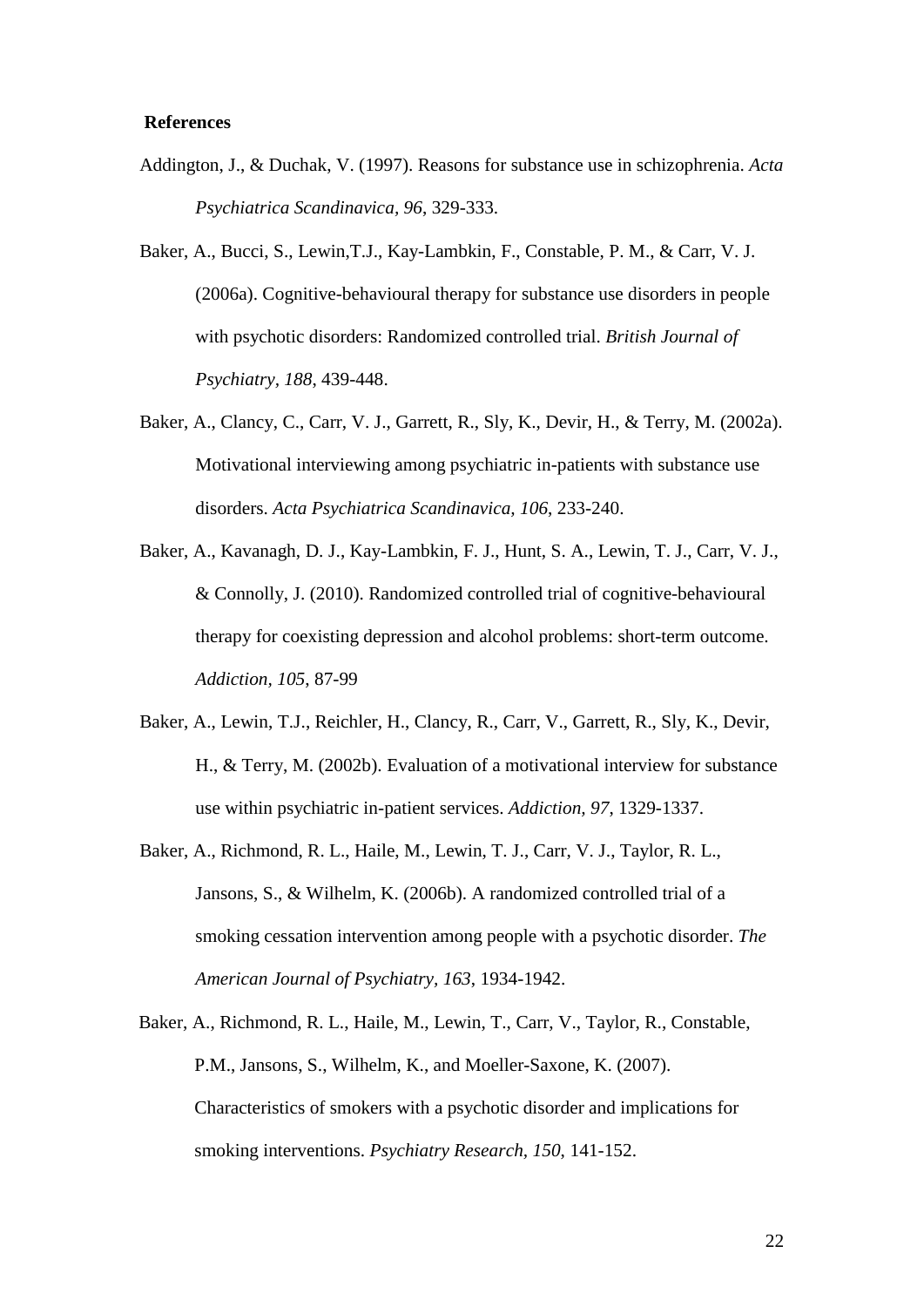- Baker, A., Turner, A., Kay-Lambkin, F., & Lewin, T.J. (2009). The long and the short of treatments for alcohol or cannabis misuse among people with severe mental disorders. *Addictive Behaviors, 34*, 852-858.
- Beck, A.T., Steer, R.A., and Brown, G.K. (1996). *Manual for the Beck Depression Inventory-II.* San-Antonio, TX: Psychological Corporation.
- Bizzarri, J. V., Rucci, P., Sbrana, A., Miniati, M., Raimondi, F., Ravani, L., Massei, G. J., Milani, F., Milianti, M., Massei, G., Gonnelli, C., & Cassano, G. B. (2009). Substance use in severe mental illness: self-medication and vulnerability factors. *Psychiatry Research, 165*, 88-95.
- Carey, M. P., Carey, K. B., & Meisler, A. W. (1991). Psychiatric symptoms in mentally ill chemical abusers. *Journal of Nervous and Mental Disease, 179*, 136-138.
- Chabrol, H., Duconge, E., Casas, C., Roura, C., & Carey, K. B. (2005). Relations between cannabis use and dependence, motives for cannabis use and anxious, depressive and borderline symptomatology. *Addictive Behaviors, 30*, 829-840.
- Cleary, M., Hunt, G. E., Matheson, S. L., Siegfried, N., & Walter, G. (2008). Psychosocial interventions for people with both severe mental illness and substance misuse. *Cochrane Database Syst Rev, 1*, CD001088.
- Cooper, M. L., Russell, M., Skinner, J. B., & Windle, M. (1992). Development and validation of a three-dimensional measure of drinking motives. *Psychological Assessment, 4*, 123-132.
- Currie, S. R., Hodgin, D. C., el-Guebaly, N., & Campbell, W. (2001). Influence of depression and gender on smoking expectancies and temptations in alcoholics in early recovery. *Journal of Substance Abuse, 13*, 443-458.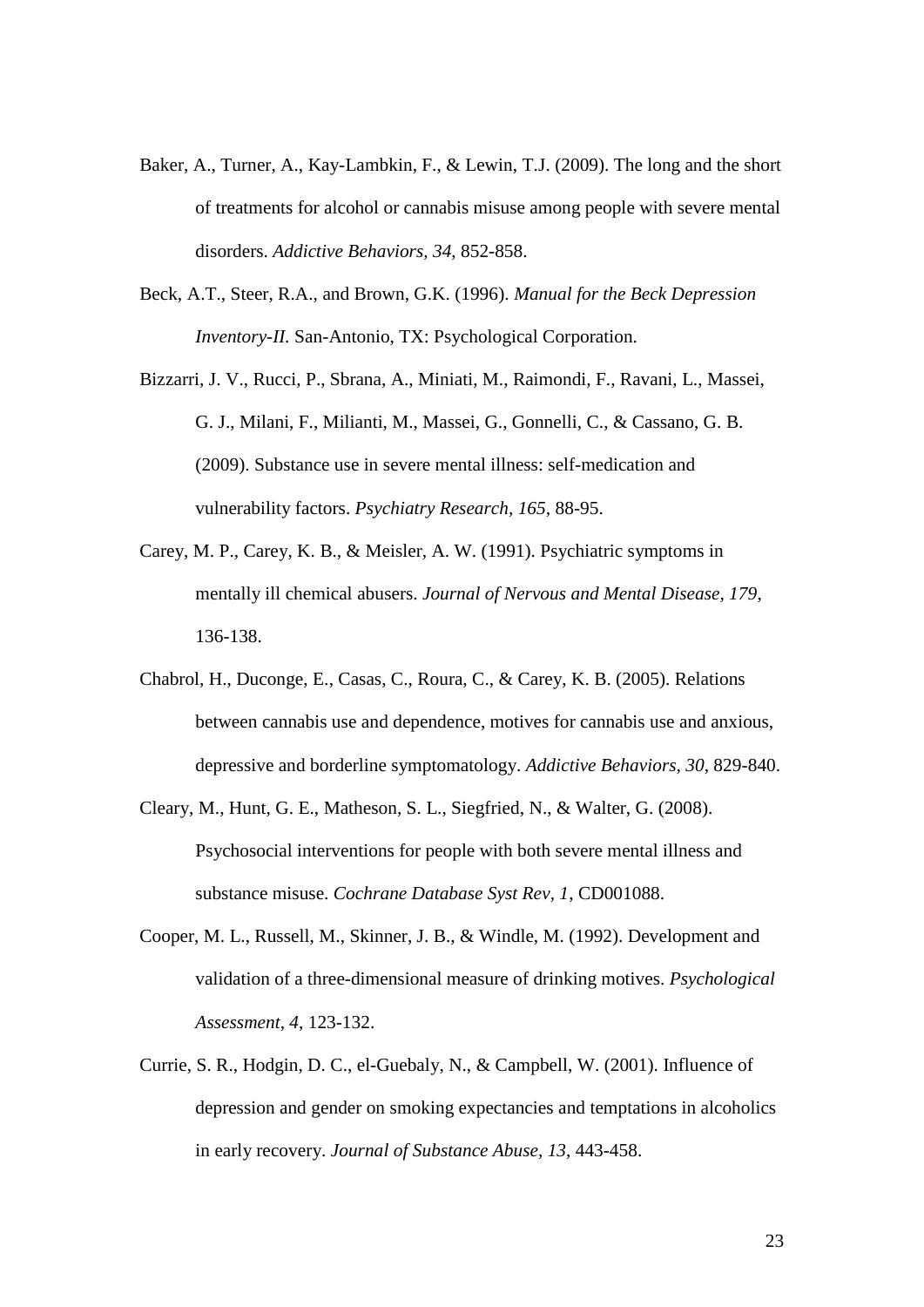- Degenhardt, L., & Hall, W. (2001). The association between psychosis and problematical drug use among Australian adults: findings from the National Survey of Mental Health and Well-Being. *Psychological Medicine, 31*, 659- 668.
- Dickey, B., & Azeni, H. (1996). Persons with dual diagnoses of substance abuse and major mental illness: their excess costs of psychiatric care. *American Journal of Public Health, 86*, 973-977.
- Drake, R. E., Mercer-McFadden, C., Mueser, K. T., McHugo, G. J., & Bond, G. R. (1998). Review of Integrated Mental Health and Substance Abuse Treatment for Patients With Dual Disorders. *Schizophrenia Bulletin, 24*, 589-607.
- Drake, R. E., Mueser, K. T., Brunnette, M. F., & McHugo, G. J. (2004). A review of treatments for people with severe mental illnesses and co-occurring substance use disorders. *Psychiatric Rehabilitation Journal, 27*, 360-374.
- Drake, R. E., O'Neal, E. L., & Wallach, M. A. (2008). A systematic review of psychosocial research on psychosocial interventions for people with cooccurring severe mental and substance use disorders. *Journal of Substance Abuse Treatment, 34*, 123-138.
- Forchuk, C., Norman, R., Malla, A., Martin, M., McLean, T., Cheng, S., Diaz, K., McIntosh, E., Rickwood, A., Vos, S., & Gibney, C. (2002). Schizophrenia and the motivation for smoking. *Perspectives in Psychiatric care, 38*, 41-49.
- Fowler, I. L., Carr, V., Carter, N. T., & Lewin, T. J. (1998). Patterns of current and lifetime substance use in schizophrenia. *Schizophrenia Bulletin, 24*, 443-455.
- Giddings, D., Christo, G., & Davy, J. (2003). Reasons for injecting and not injecting: a qualitative study to inform therapeutic intervention. *Drugs: education, prevention and policy, 10*, 95-104.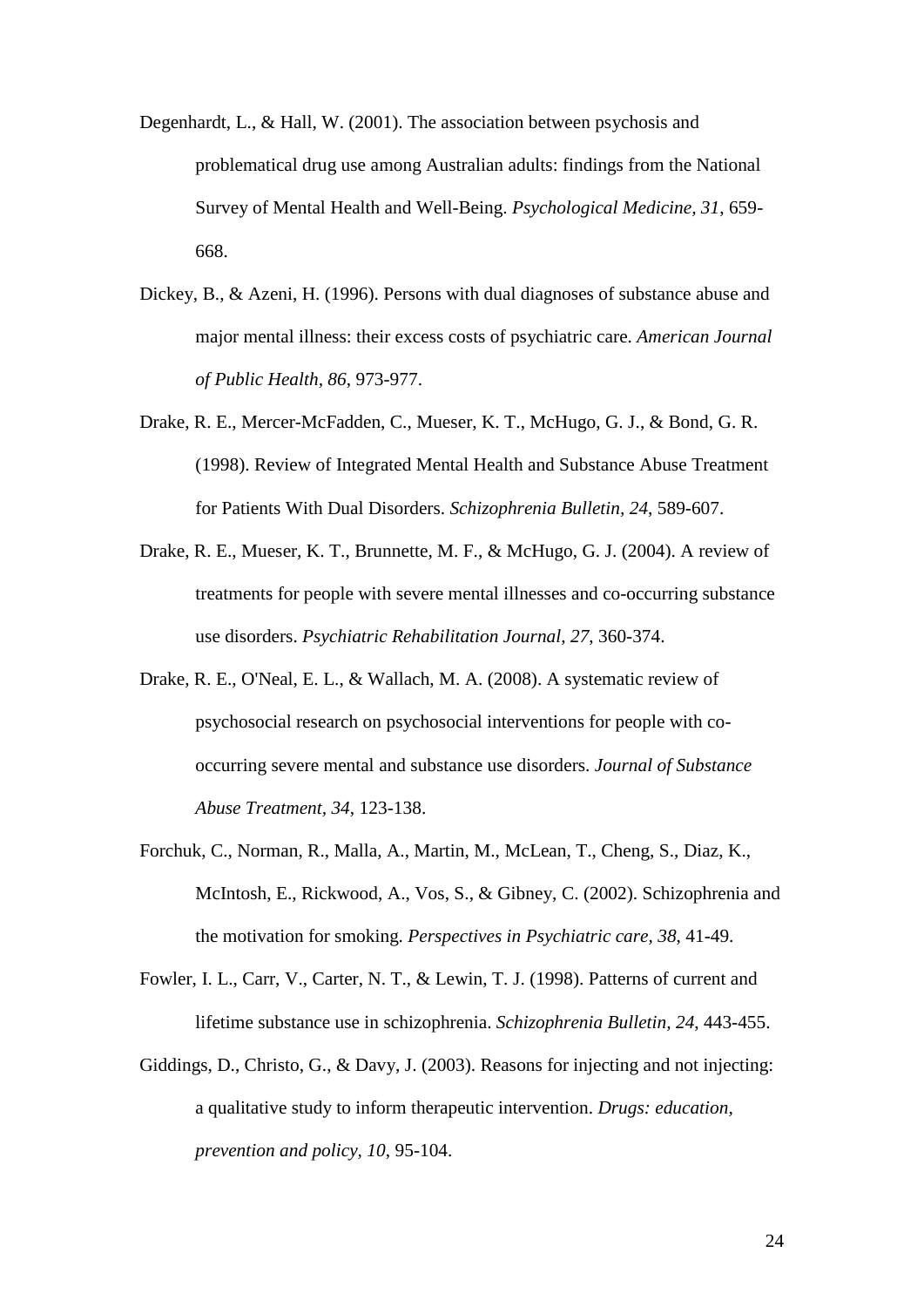- Gonzalez, A., Zvolensky, M. J., Vujanovic, A. A., Leyro, T. M., & Marshall, E. C. (2009). An evaluation of anxiety sensitivity, emotional dysregulation, and negative affectivity among daily cigarette smokers: Relation to smoking motives and barriers to quitting. *Journal of Psychiatric Research, 43*, 138-147.
- Grant, V. V., Stewart, S. H., & Mohr, C. D. (2009). Coping-anxiety and copingdepression motives predict different daily mood-drinking relationships. *Psychology of Addictive Behaviors, 23*, 226-237.
- Gregg, L., Barrowclough, C. & Haddock, G. (2009). Development and validation of a scale for assessing reasons for substance use in schizophrenia: the ReSUS scale. *Addictive Behaviors, 34*, 830-837*.*
- Gregg, L., Barrowclough, C., & Haddock, G. (2007). Reasons for increased substance use in psychosis. *Clinical Psychology Review, 27*, 494-510.
- Healey, C., Peters, S., Kinderman, P., McCracken, C., & Morriss, R. (2008). Reasons for substance use in dual diagnosis bipolar disorder and substance use disorders: A qualitative study. *Journal of Affective Disorders*.
- Kay-Lambkin, F., Baker, A. L., Kelly, B., & Lewin, T. J. (2011). Clinician-assisted computerised versus therapist-delivered treatment for depressive and addictive disorders: results of a randomised controlled trial. *Medical Journal of Australia*, *195*, S44-S50.
- Kumari, V., & Postma, P. (2005). Nicotine use in schizophrenia: The self medication hypotheses. *Neuroscience and Biobehavioral Reviews, 29*, 1021-1034.
- Kuntsche, E., Knibbe, R., Gmel, G., & Engels, R. (2006). Who drinks and why? A review of socio-demographic, personality, and contextual issues behind the drinking motives in young people. *Addictive Behaviors, 31*, 1844-1857.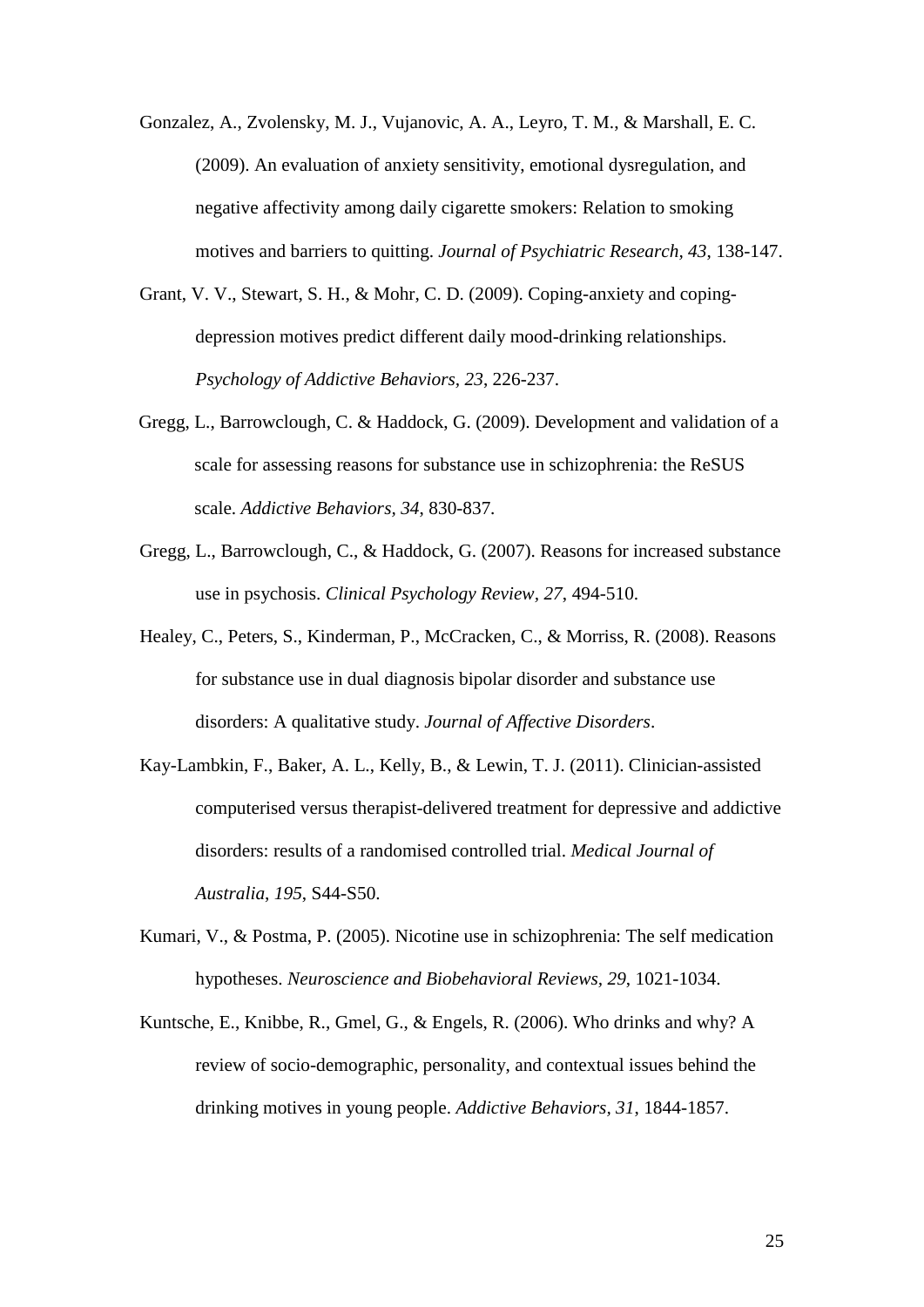- Leonard, S., & Adams, C. E. (2006). Smoking cessation and schizophrenia. *American Journal of Psychiatry, 163*, 1877.
- Mangrum, L. F., Spence, R. T., & Lopez, M. (2006). Integrated versus parallel treatment of co-occurring psychiatric and substance use disorders. *Journal of Substance Abuse Treatment, 30*, 79-84.
- McChargue, D. E., Gulliver, S. B., & Hitsman, B. (2002). Would smokers with schizophrenia benefit from a more flexible approach to smoking treatment? *Addiction, 97*, 785-793.
- Ministerial Council on Drug Strategy. (2006). *National Alcohol Strategy 2006-2009: Towards safer drinking cultures*. Canberra: Commonwealth of Australia.
- Nishith, P., Mueser, K. T., Srsic, C., & Beck, A. T. (1997). Expectations and Motives for Alcohol Use in a Psychiatric Outpatient Population. *The Journal of Nervous and Mental Disease, 185*, 622-626.
- Pederson, L., Bull, S., Ashley, M. J., & MacDonald, J. K. (1996). Quitting smoking: Why, how, and what might help. *Tobacco Control, 5*, 209-214.
- Pencer, A., & Addington, J. (2008). Reasons for using substances in adolescents with and without psychosis. *Early Intervention in Psychiatry, 2*, 42-44.
- Schaub, M., Fanghaenel, K., & Stohler, R. (2008). Reasons for cannabis use: Patients with schizophrenia versus matched healthy controls. *Australian and New Zealand Journal of Psychiatry, 42*, 1060-1065.
- Smith, R. C., Singh, A., Infante, M., Khandat, A., & Kloos, A. (2002). Effects of cigarette smoking and nicotine nasal spray on psychiatric symptoms and cognition in schizophrenia. *Neuropsychopharmacology*, 479-497.